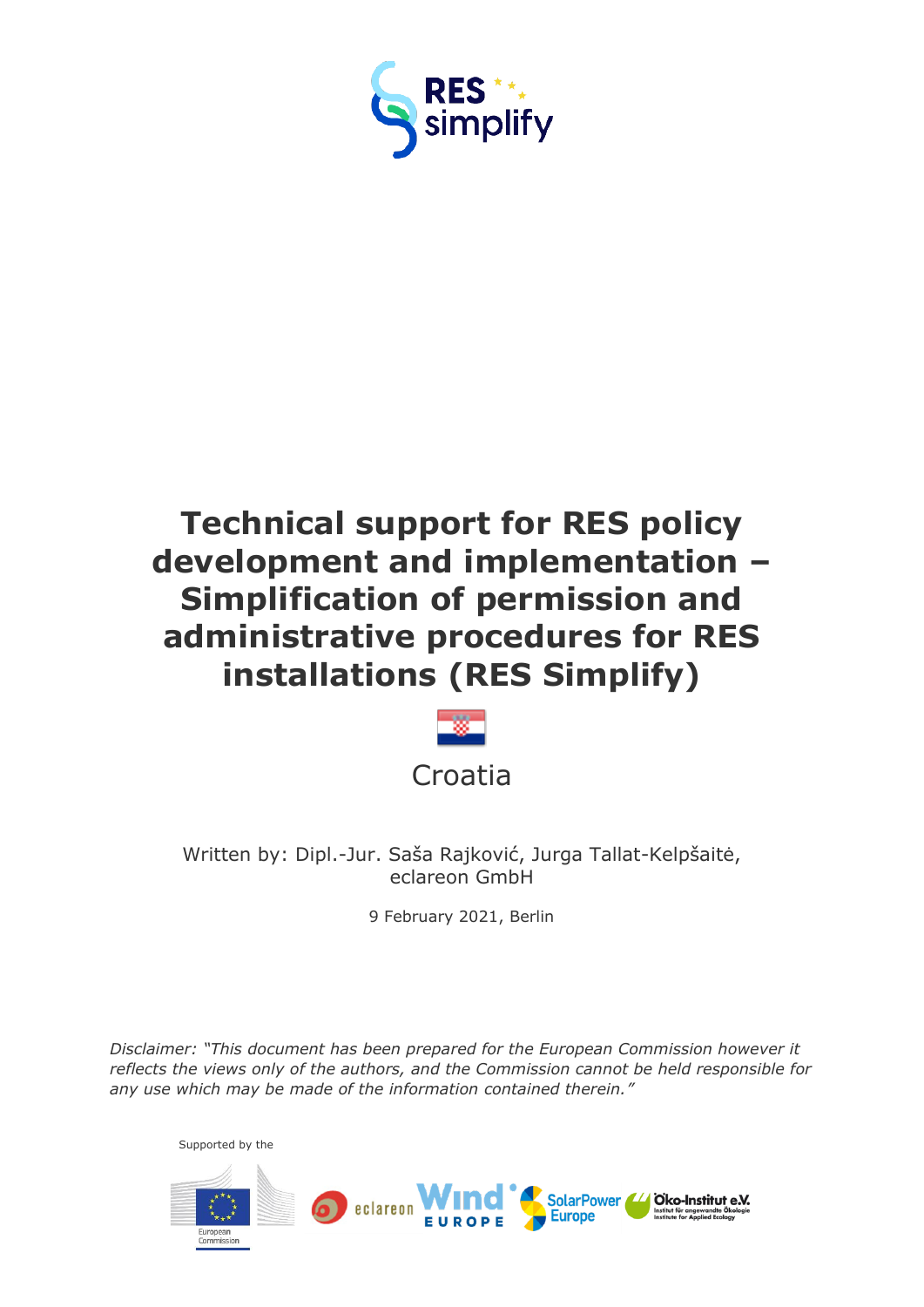# <span id="page-1-0"></span>**Executive summary**

This report covers three RES-E technologies: onshore wind as well as rooftop solar and ground-mounted solar PV.

The site selection for onshore wind and to a similar but lesser extent for ground-mounted PV is faced with obstacles regarding property rights issues of state-owned property, since these power plants are often built on land owned by the state and a high demand leads to long periods of planning uncertainty. For rooftop PV no barriers have been detected in this regard.

The electricity production license can be acquired without any problems, while the administrative authorisation entails the most serious barriers to the development of renewable energy technologies in Croatia. The procedures are deemed to be lengthy, complicated and not well harmonised with each other, which, again, leads to planning uncertainty and higher project costs.

The grid connection procedure consists of several steps and can be difficult for larger projects such as in particular wind power plants because transmission network capacities are often scarce. For the grid connection of rooftop PV no barriers were identified.

Obtaining the use permit is deemed to be unproblematic, if the steps before have been carried out carefully.

Croatia has not yet implemented provisions from the RED II directive into its national legislation, but the Ministry of Economy and Sustainable Growth intends to develop implementation proposals in spring 2021.

Table 1 contains a traffic light assessment of the relevant process steps for the installation of onshore wind and rooftop and ground-mounted solar PV in Croatia.



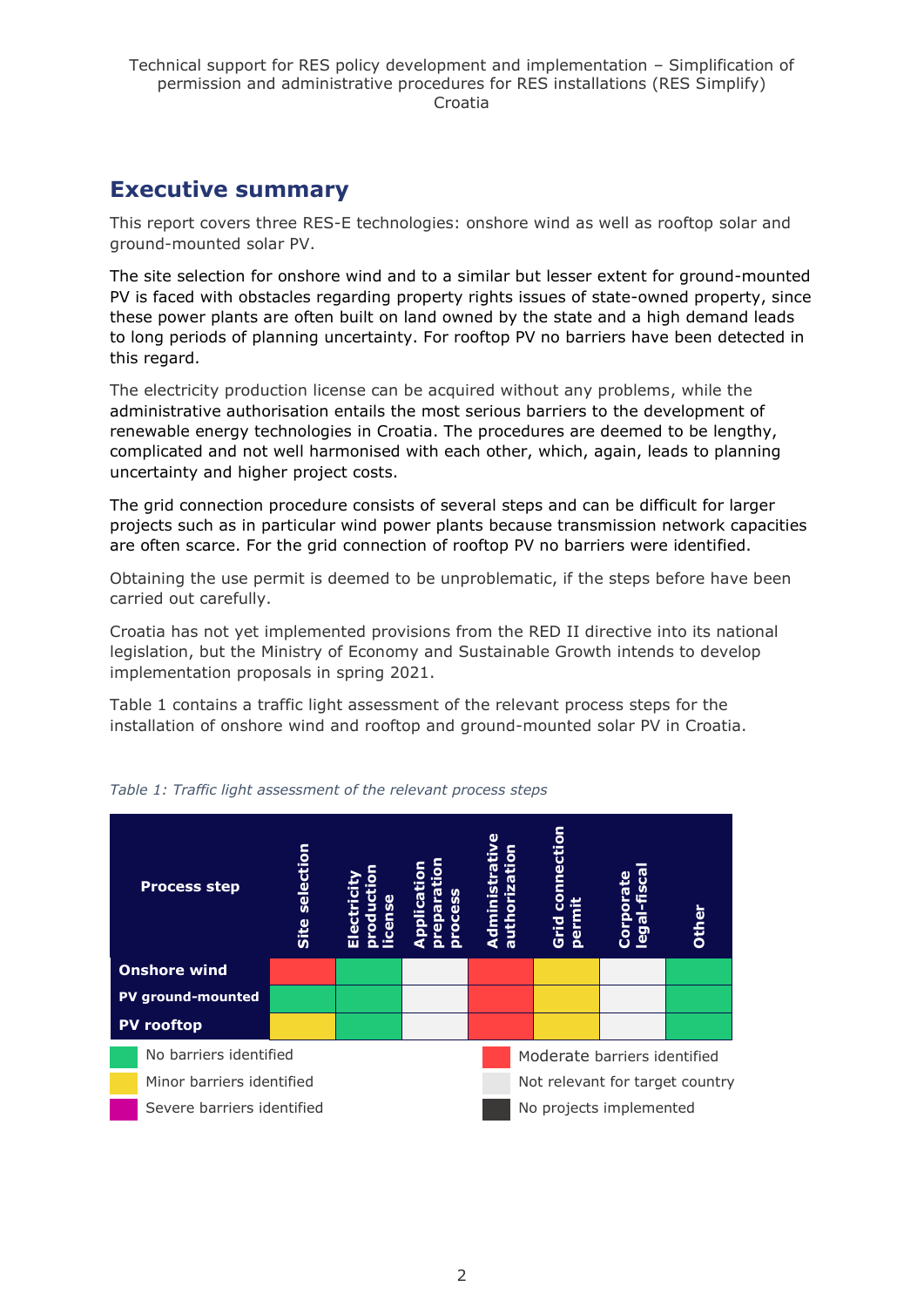# **Table of contents**

|  |  | 6. Indicators to measure the performance of the overall process20 |  |  |  |  |
|--|--|-------------------------------------------------------------------|--|--|--|--|
|  |  |                                                                   |  |  |  |  |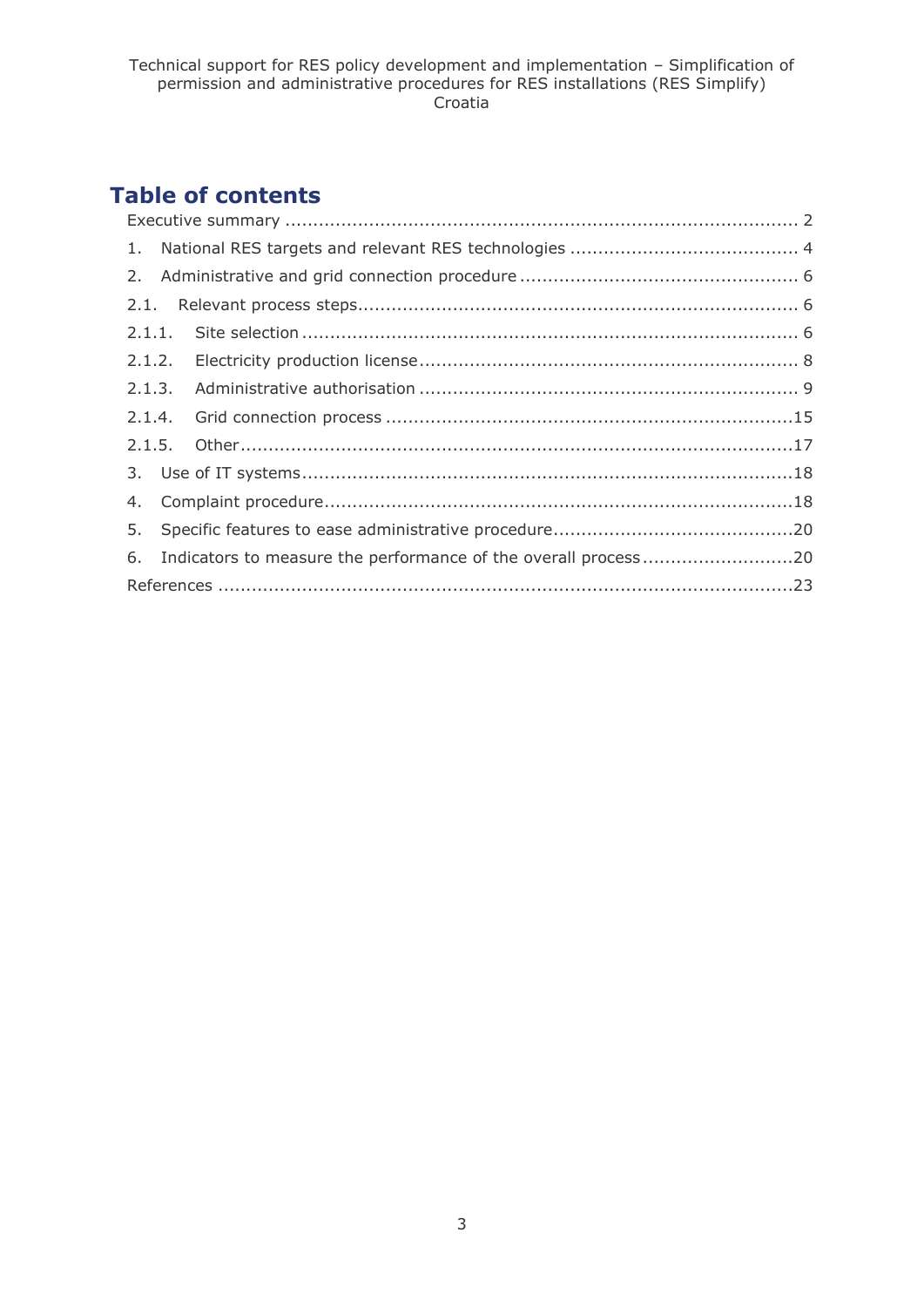# <span id="page-3-0"></span>**1. National RES targets and relevant RES technologies**

In 2019, Croatia had a share of 28.47% of the gross final consumption of energy from renewable energy sources (RES) and has thus exceeded its 2020 target of 20% (Eurostat, 2020). For 2030, Croatia envisages a RES share in the gross final energy consumption of 36.4% (NECP, 2019, p. 54). Looking at the specific sectors, the gross direct consumption of RES in the electricity sector should increase from an estimated 47.0% in 2020 to 63.8% in 2030, whereas the RES consumption for heating and cooling should rise from 33.3% in 2020 to 36.6% in 2030 (NECP, 2019).

In the estimated contribution of RES technologies to gross final consumption hydropower accounts by far for the largest share, but with a view to 2030, it records relatively low growth due to its already extensive establishment (ibid.). The same finding also applies to the use of solid biofuels. The in relative numbers high growth potential for geothermal energy use is due to the fact that so far, the 16.5-MW Velika Ciglena is Croatia's only geothermal power plant. Since the developer in question was not prepared to share experiences with the administrative procedures and the fulfilment of the target will be achieved by only a small number of geothermal projects, this technology is not considered to be relevant for the purposes of the present enquiry.

For the achievement of the 2030 targets (especially in the electricity sector), solar and onshore wind power show dynamic development with promising growth rates in the coming years (ibid.). The newly adopted Energy Development Strategy 2020 also declares solar and especially onshore wind power to be the technologies with the highest technically feasible potential in Croatia.

This is not least due to the natural potential offered by the favourable geographic and topographic location. The solar irradiation is fairly high throughout the year especially in the southern regions like Dalmacija (Majdandžić, 2013). The mountainous regions bordering the Adriatic Sea are particularly suitable for wind power development (Štefulj, 2015). Also, with regard to cost-competitiveness, compared to other technologies wind and PV show a significant potential in Croatia (IRENA, 2017). Finally, among energy industry experts these technologies will play an undisputedly important role in the RES expansion in the upcoming years (Pleić, 2021).

Thus, onshore wind and solar power are considered to be relevant technologies for the achievement of the 2030 targets and for the analysis of barriers to permission and administrative procedures.

Figure 1 displays the annual deployment of PV and onshore wind between 2010 and 2019. While the wind power deployment took constantly place during the 2010's with an impressive deployment between 2013 and 2016, the PV deployment started in the mid-2010's and decreased over the last years.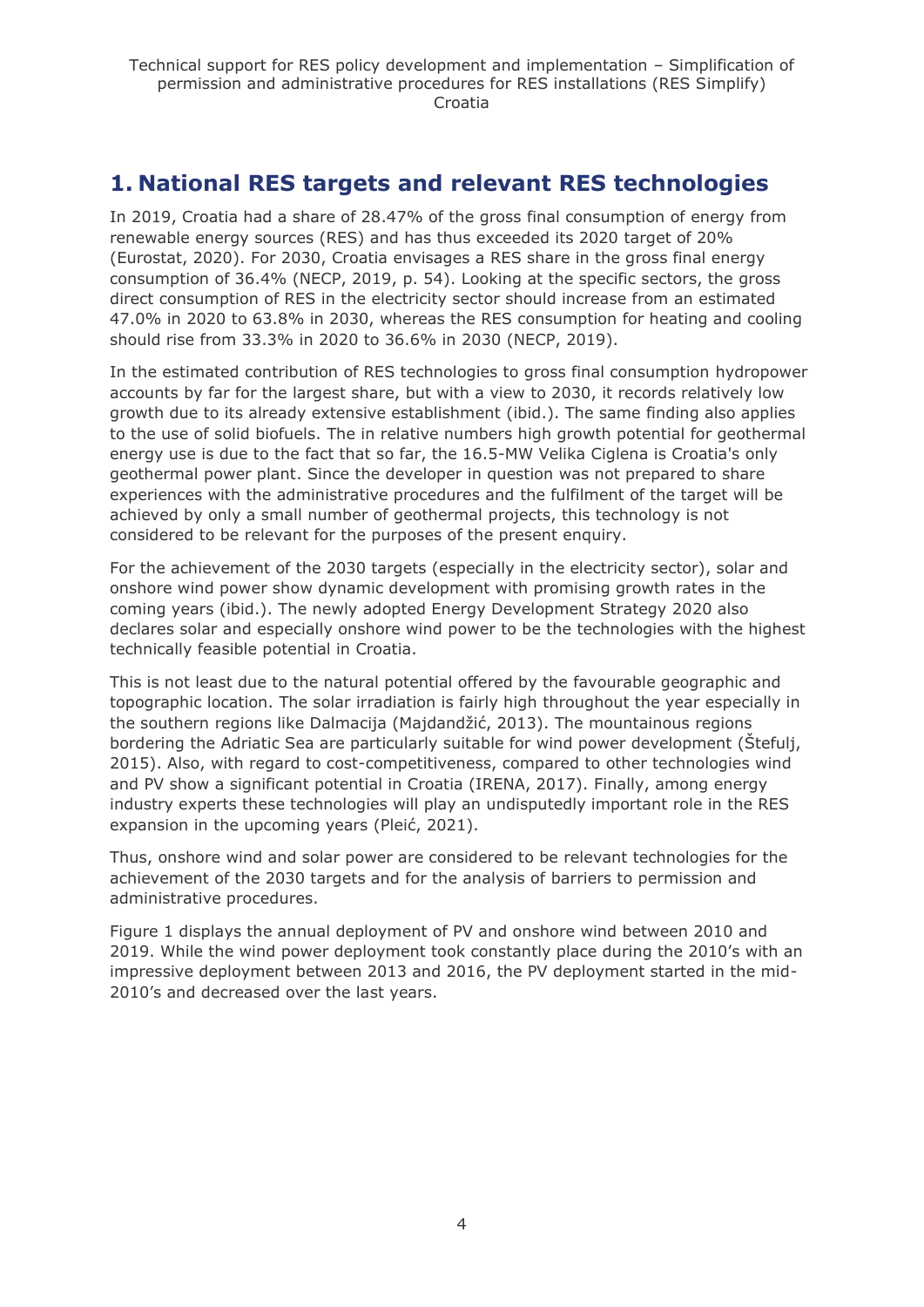#### Technical support for RES policy development and implementation – Simplification of permission and administrative procedures for RES installations (RES Simplify) Croatia



*Figure 1: Annual installed capacity of PV and Wind onshore 2010-2019 (source: EurObserv'ER)*

Due to a late adoption of necessary by-law, the Croatian auction scheme, which was introduced already in 2016, could start functioning only in 2020. This led to a serious halt in investments and slowed down RES expansion in the last years. Now a large number of projects is expected again, which makes smooth and simple permission and administrative procedures in the following years ever more important (Pleić, 2021).



*Figure 2: Planned deployment of RES-E 2020-2030 in relation to past deployment (source: NECP)*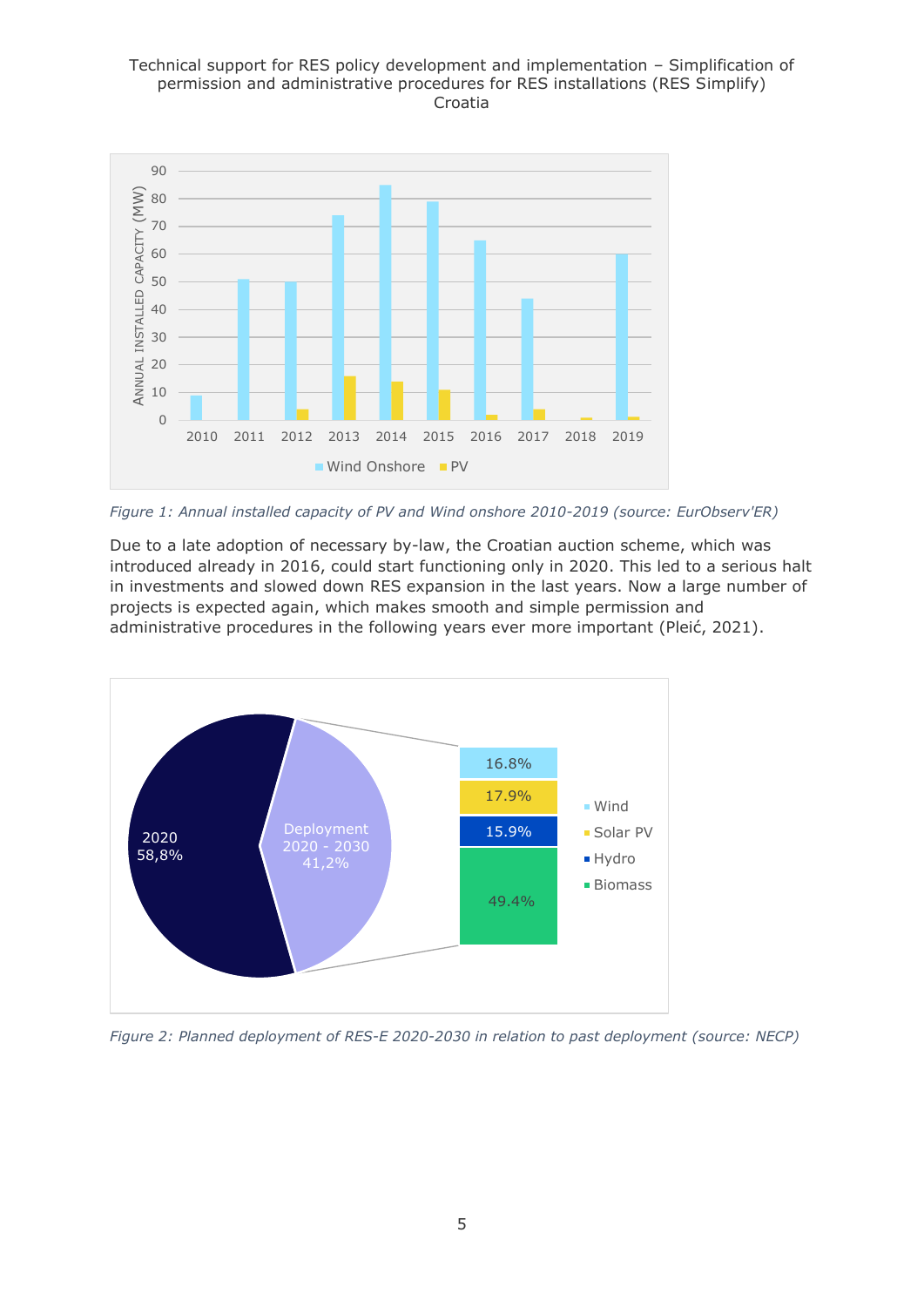# <span id="page-5-0"></span>**2. Administrative and grid connection procedure**

# <span id="page-5-1"></span>**2.1. Relevant process steps**

When implementing a renewable energy project, the project developer will in the first step look for a suitable location for the project. If necessary, he can acquire an electricity production licence (energy activity permit).

The administrative authorisation starts with assessing whether the spatial plan is suitable for the project or whether it needs to be adapted. Then, if necessary, the developer will proceed to carry out the environmental impact assessment in order to obtain the location/building permit and the energy approval. For onshore wind projects, an air permit might be needed.

The grid connection procedure consists of the study of the optimal technical solution of the connection (*elaborat optimalnog tehničkog rješenja priključka*, hereinafter: EOTRP), the grid connection agreement and the electricity assent. Finally, the use permission is granted.

The Administration System Act (2019) and the General Administrative Procedure Act (2009) outline the basic structure of administrative procedures in the Republic of Croatia. In special administrative procedures, such as in the field of building or environmental protection law, additional provisions may apply and supersede general rules.

# <span id="page-5-2"></span>**2.1.1. Site selection**

### **Process flow**

*Suitable Site.* First of all, the choice of a suitable location for the power plant must be made. For wind power, the Croatian Hidrometeorological Institute provides the Croatian Wind Atlas<sup>1</sup>, which is a map of the Republic of Croatia depicting estimations of the average annual wind speed ( $m/s$ ) and annual wind power density ( $W/m<sup>2</sup>$ ) at altitudes of 10 to 80 m above the ground. Some locations naturally well suited for the use of wind power are already developed, which will make an informed and more sophisticated choice of a suitable site increasingly important (Reščec, 2021). The project developer will therefore have to carry out studies of the wind flow at his own expense (financially and in terms of time) in order to assess whether it is indeed a suitable site for construction and what size, type and number of wind turbines is optimal. This also allows to assess the average annual production, which is an important information for future administrative procedures like obtaining the location permit (RES developer, 2021).

Moreover, maps of habitats and protected areas as well as spatial plans should be consulted in order to determine the possible purpose of and the conditions for land use, as well as possible conflicting interests with the project.

**Property rights issues.** In case of onshore wind power or ground-mounted solar PV projects the project developer either acquires the project-site by purchasing the land or (most commonly) rents/leases it from the owner. As most of the land used for onshore wind power projects are state-owned questions of public procurement law can arise

<sup>1</sup> [https://meteo.hr/klima.php?section=klima\\_hrvatska&param=k1\\_8](https://meteo.hr/klima.php?section=klima_hrvatska¶m=k1_8)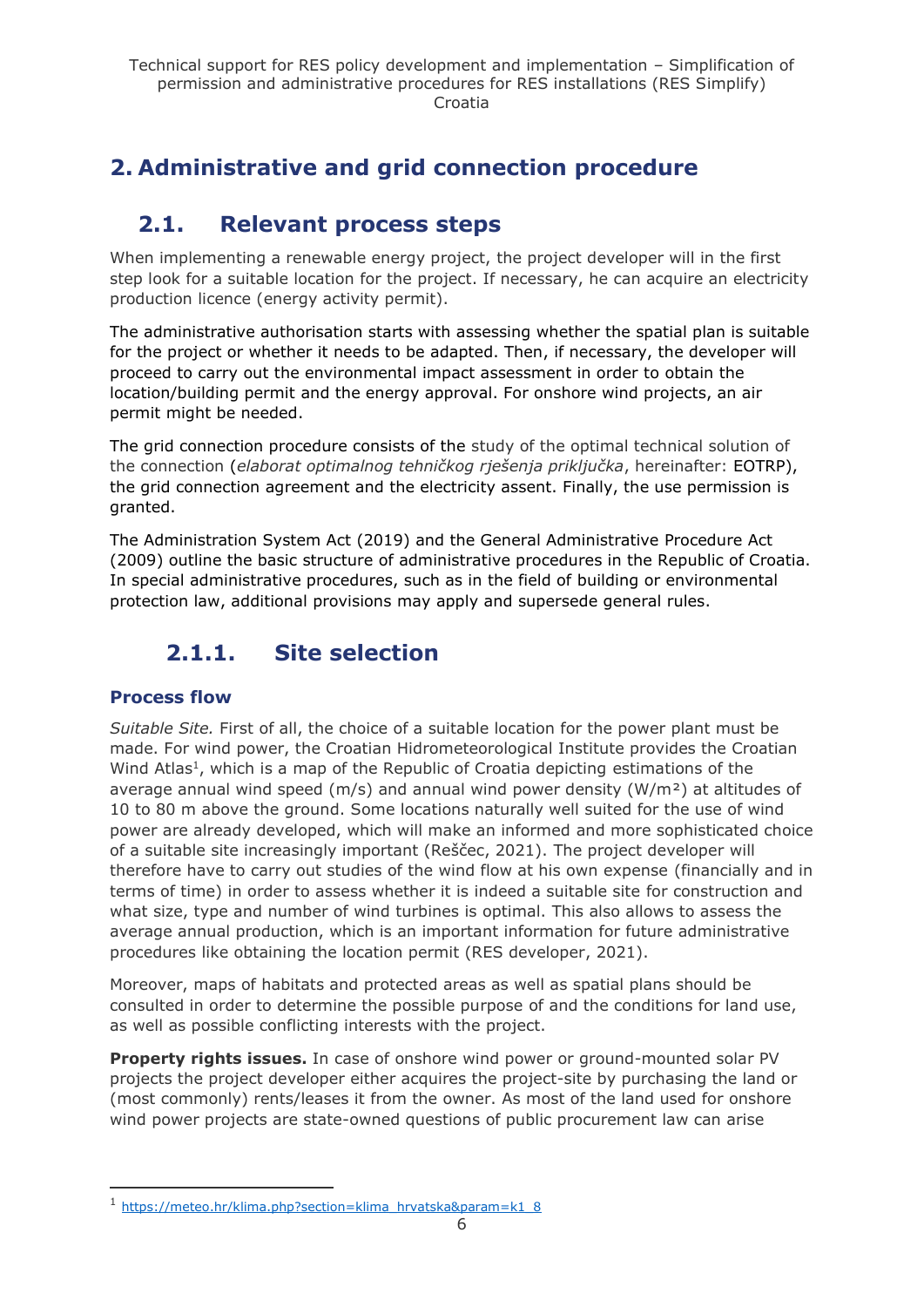(Pleić, 2021). This should be dealt with in an early stage in order to avoid (judicial) conflicts later on.

**Dialogue with the Municipality and the County.** It is advisable to find out at the earliest possible stage the willingness in principle of the local authorities concerned. This will gain time to initiate the sometimes lengthy processes of amending spatial plans at the earliest possible stage.

**Contacting transmission system operator (TSO)/ distribution system operator (DSO).** Furthermore, the Croatian TSO (HOPS) or the DSO (HEP-ODS) should be contacted at an early stage in order to find out the available grid capacity at the envisaged site.

#### **Deadlines**

Since the processes in the early stage of site selection are not administrative procedures in a formal sense, no specific deadlines apply.

### **Detected barriers**

**Agricultural land for PV.** There are some issues concerning the use of agricultural land for ground-mounted PV installations in Croatia. The procedure of starting the property rights is possible after obtaining the energy approval (the step after location permit). All activities and documentation preparing can be lost since other investors can secure the land even after the developer has obtained the location permit. It is mandatory to pay to the TSO 5% of connection CAPEX on during the process of securing the grid connection agreement. The compensation scheme to local authorities is 0,01 HRK/kWh. However, the government is preparing and updating the existing legal frameworks to achieve a certain status of secure investment and to ensure a convenient framework for developers and the government (SolarPower Europe, n.d.).

**Unclear process steps.** It is not clear from the laws how projects should be started best, because the regulatory framework is confusing and in part seems to be poorly interrelated (Reščec, 2021).

**Lots of sunk costs due to redundant wind potential studies.** The wind potential of many locations is first measured individually (instead of being organised by the state as in Bosnia and Herzegovina) and due to commercial confidentiality, this information is not shared among competitors. As a result, lots of projects then are not realised.

**State-owned property issues.** Larger ground-mounted PV projects and onshore wind farms are often built (at least partially) on land owned by the state (Pačandi, 2021; Pleić, 2021).

Due to the high demand and the long period of unresolved issues regarding the use of the public land for construction, most of the applicants have high investment costs and a long period of planning uncertainty. In the end only one investor can actually realise the project.

The government is in the process of drafting a new, more appropriate approach. These ownership issues have so far been resolved shortly before obtaining the building permission, but now the idea is to start the process much earlier, thus sorting out some projects at an early point of time which would have no chance of success anyway but could still 'block' other promising candidates (Pačandi, 2021).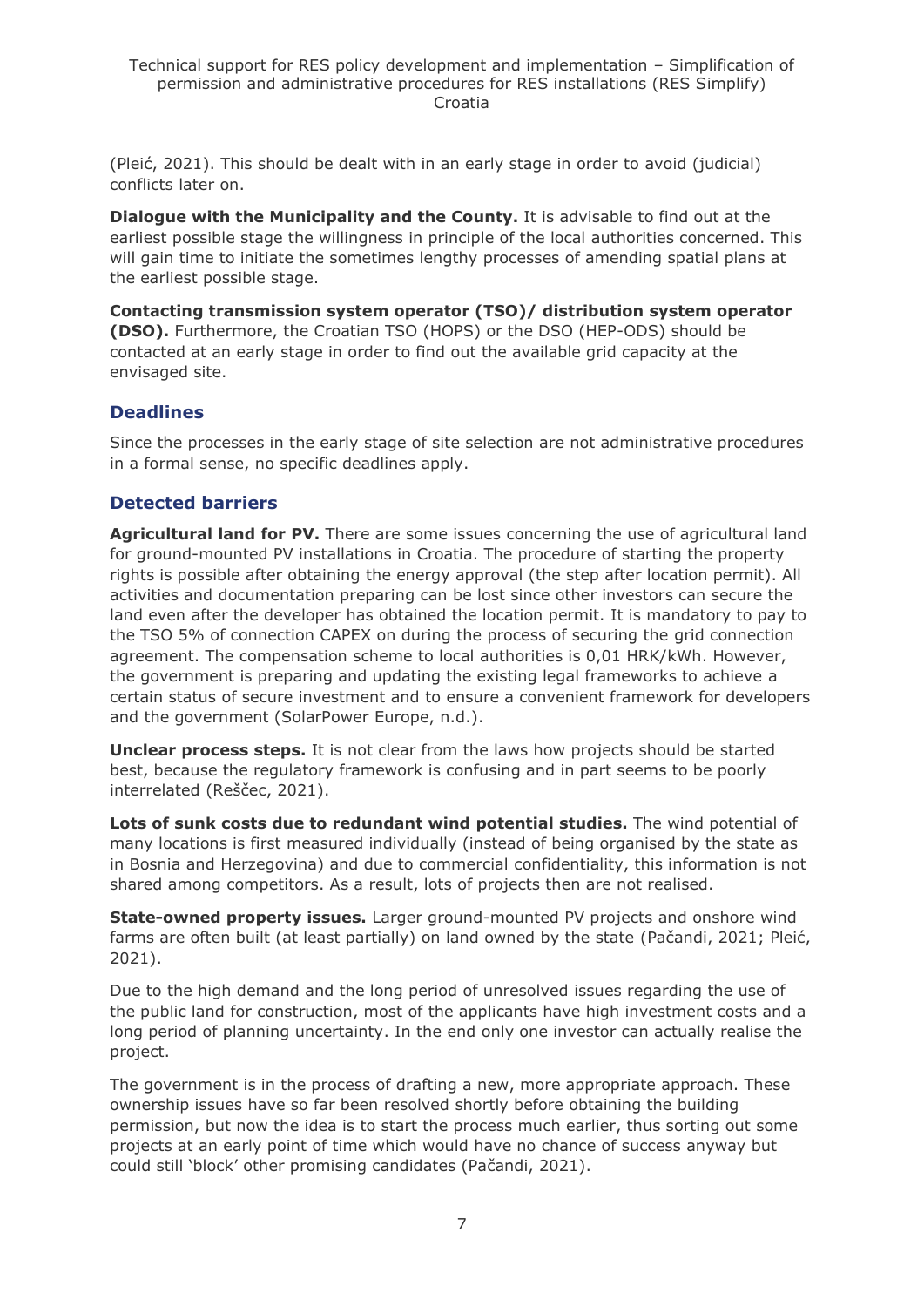# **Identified good practice**

**Better communication among stakeholders.** It can be observed that in the last years there is an earlier contacting of stakeholders and better communication between all parties involved. As a result, projects are often received more positively and can be completed faster (Pačandi, 2021).

**More interest of Municipalities.** The interest and willingness of municipalities to build power plants is increasing, as this also brings them tax advantages. Moreover, examples from the past have shown that the acknowledgement is rising that there are considerable economic benefits associated with RES projects (Pleić, 2021).

# **2.1.2. Electricity production license**

### <span id="page-7-0"></span>**Process flow**

In Croatia, natural and legal persons can generally only produce energy if they have previously obtained an energy activity permit (*Dozvola za obavljanje energetskih djelatnosti*) from the Croatian Energy Regulatory Agency (Hrvatska Energetska Regulatorna Agencija - CERA), which, among other things, enables electricity production (art. 15 and 16 par. 1 Energy Act). However, all small and medium producers with a total installed capacity up to 1 MW are exempted from this obligation (art. 16 par. 3 Energy Act and art. 10 par. 2 Electricity Market Act (2013)). Currently, there are in total 68 registered electricity producers in Croatia, out of which less than a half are onshore wind developers.

The process of obtaining this permit is mainly governed by the Energy Activity Permit Regulation (2015) and the Energy Activity Regulation Act (2012). The prerequisites are to prove the necessary technical, professional and financial qualification to provide the envisaged service of electricity production. The permit may be withdrawn by CERA, if the said requirements are no longer met.

Most of the electricity production permits are granted for a period of 5-7 years (CERA, n.d.).

### **Deadlines**

The CERA is obliged to issue a decision on the energy activity permit within 30 days from the date of submission of a duly completed application, provided all the necessary documentation was complete. If beyond that an inspection of the construction is needed, the permit must be issued within 60 days (art. 12 Energy Activity Permit Regulation).

A new permit, i.e., an extension, must be applied for 3 months before its expiry (art. 17 Energy Activity Permit Regulation).

### **Detected barriers**

CERA itself states that there are no major problems regarding the energy activity permit procedure (Koštić Ćurić, 2021). This claim was not objected to by the project developers surveyed.

# **Identified good practice**

No good practice related to this process was identified.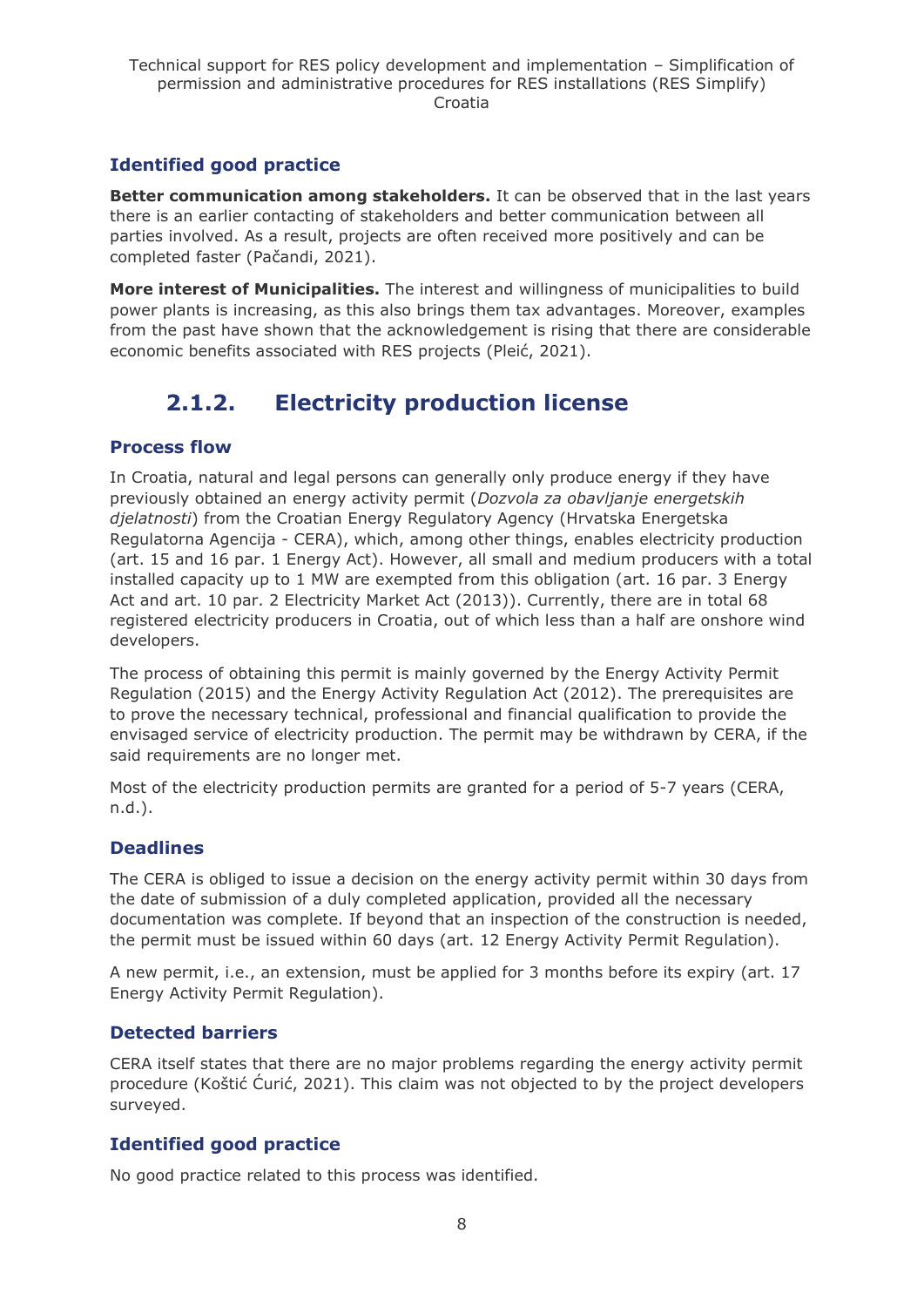# **2.1.3. Administrative authorisation**

### <span id="page-8-0"></span>**Process flow**

#### **Spatial planning**

In Croatia, spatial planning is governed by the Spatial Planning Act (2013). It states that the Spatial Development Strategy of the Republic of Croatia is the basic document for the general direction of spatial development in Croatia.

The spatial plan (art. 53 et seq. Spatial Planning Act) is the basic document of spatial planning of each unit of local self-government. After a public hearing, the plan is adopted by the representative body of the local self-government unit, i.e., the municipal or city council. The spatial plan of a city or municipality determines the directions for the development of activities and the purpose of land use, as well as the conditions for sustainable and balanced development in the area. The building plans, plans of a lower level (e.g., municipality), must be in line with those of a higher level (e.g., county).

The competent body for the development of the spatial plan at state level is the Ministry of Physical Planning and Construction. The spatial plan at regional level is the responsibility of the administrative body of the county, i.e., the City of Zagreb, and the administrative body of the local government unit is responsible for developing the spatial plan at local level. These bodies commission an architect to draw up the design.

The process of drawing up a local spatial plan can be initiated by anyone. At least once a year the mayor is obliged to consider the submitted proposals (art. 85 Spatial Planning Act). The elaboration starts with an administrative act of the competent authority, which has to be published on the website of the unit of local government.

Art. 94 of the Spatial Planning Act foresees a compulsory public consultation in the spatial plan drafting process, where anyone can participate in. The participating persons have a right to access relevant documents and to express their opinion on the plan.

If the spatial plan does not already foresee a special area for the construction of wind farms or ground-mounted solar PV installations, the developer should already at an early stage get in touch with the competent zoning board in the local government. Whether a project is seen favourable also depends heavily on the ruling political interests in the respective zoning board (Pleić, 2021).

Before the adoption of the spatial plan the Ministry of Physical Planning and Construction must give its approval that the plan is in line with the Spatial Planning Act (art. 61 Spatial Planning Act).

#### **Environmental Impact Assessment (EIA)**

Typically, larger onshore wind or solar power projects have to carry out an EIA, especially in regions with larger numbers of protected birds or other animals such as bats.

The Environmental Impact Assessment (*Procjena utjecaja na okoliš*) is governed by the Environmental Protection Act (2013) and the Environmental Impact Assessment Decree (2014).

The EIA entails a process of assessing the acceptability of the intended project with regard to the environment and it determines the necessary environmental protection measures in order to minimise the impacts and achieve the greatest possible preservation of environmental quality. The assessment procedure is carried out at an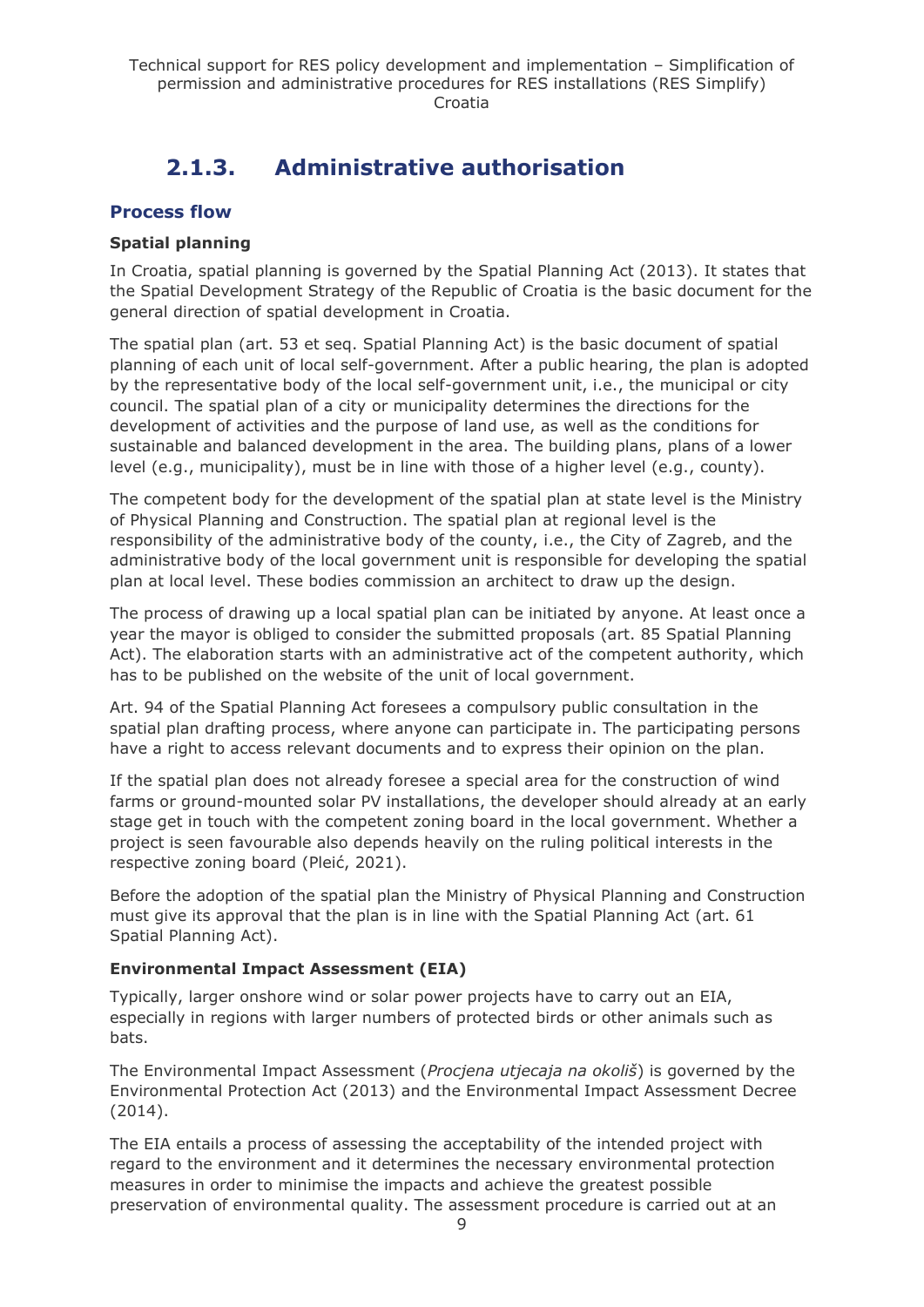early stage of the project planning, i.e., before the issuance of the location permit or other approvals for projects for which the issuance of a location permit is not mandatory.

Annex I of the EIA Decree (2014) contains a list of projects for which an EIA needs always to be carried out. This list includes wind power projects of more than 20 MW and all power plants of more than 100 MW.

Annex II of the EIA Decree (2014) entails a list of projects for which an assessment must be made, whether an EIA has to be carried out or not (EIA screening). The Annex II list covers also solar power plants as free-standing installations.

The competent body for the EIA is the county administration or the City of Zagreb.

The EIA procedure is initiated based on a written request from the project developer and the content of this request is prescribed in article 80 of the Environmental Protection Act (2013). The mandatory content of the Environmental Impact Study, which is an integral part of the application, is set out in more detail in Annex IV. The study must assess the impact of the planned project on the environment on the basis of factors that, depending on the project and the characteristics of the environment, determine the spread, intensity and duration of the impact. The study must contain all the necessary data, documentation, explanations and descriptions in textual and graphical form, a proposal for the assessment of the acceptability of the project and environmental protection measures in relation to the project and, if necessary, a monitoring programme. The study must be made on the basis of the latest, credible and available data.

The impact of the project on the environment will be assessed by a commission of scientists and professional experts. The Commission is appointed by the Ministry for the projects from Annex I and II. The Commission works in sessions and after determining that the Environmental Impact Study is complete and acceptable, it proposes to the competent body to initiate a public consultation on the study.

When the competent authority receives a request for an environmental impact assessment, it informs the public of the project, location, project holder, competent authority, other participants in the procedure, the method of conducting the assessment procedure, the method of public and interested public participation and the method of informing about the outcome of the procedure.

The participation of the interested third parties and the general public in the process of assessing the impact of the project on the environment is carried out through a public hearing that includes public insight and public presentations. Since 2020 these steps also take place online more often.

#### **Location permit**

Spatial plans are among others implemented by issuing location permits and building permits based on the Building Act (2013) (art. 114 Spatial Planning Act). Probably the most crucial and decisive process step for wind power and larger solar power projects is obtaining the location permit (*lokacijska dozvola*), since it largely anticipates the central requirements of the later necessary building permit.

The location permitting procedure is mainly governed by the Spatial Planning Act (2013) (art. 125 et seq.). It is initiated at the request of an interested party and has to be supplemented with a conceptual design in electronic form and in printed form, the positive decision on the EIA of the project and a certificate of nostrification of the conceptual design, if the design is made according to foreign regulations. The conceptual design is a set of specific documents compiled by architects and (electrical) engineers.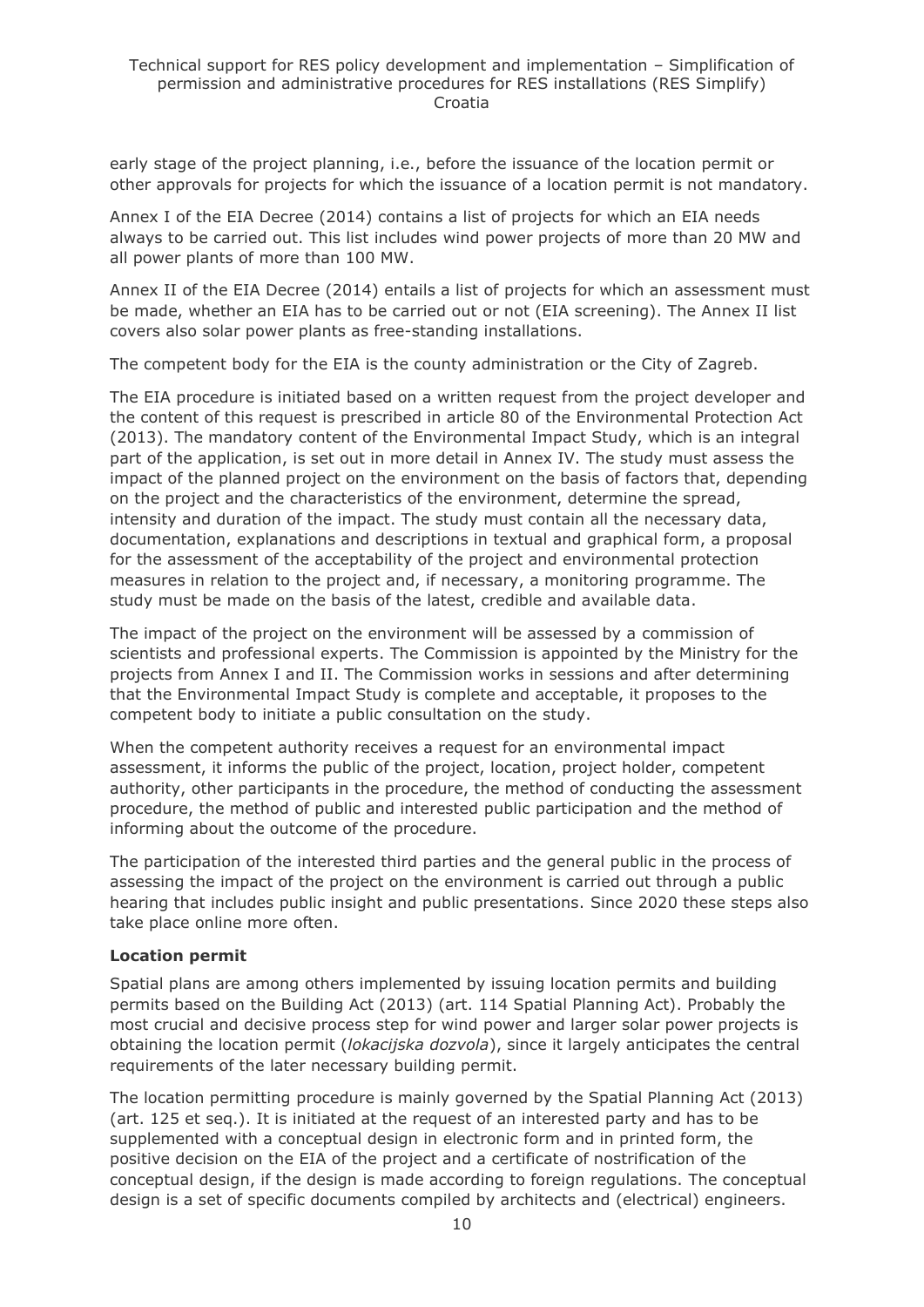The authorities responsible for issuing the location permit are the administrative bodies that perform the tasks for spatial planning and construction of the 20 counties and of the City of Zagreb. If certain specific prerequisites apply for the intended project, the project developer can request the competent authorities or the Ministry for Spatial Planning and Construction to provide information on the applicable regulations and the way of implementing the spatial plan, in order to create the conceptual design accurately.

Before the decision is taken, a public hearing is organised by the competent authority for the procedural parties (landowner, project developer, neighbours). If there are more than ten neighbours, the competent body needs to publish an announcement about the possibility of reviewing the project file.

The main prerequisites for the issue of a location permit are: Complete documentation, a conceptual design in accordance with the spatial plan, the fulfilment of all (special) grid connection requirements, the clarification and solution of real estate property law issues and that the project cannot hinder the infrastructural development.

The communication in the location permitting procedure largely takes place via the online submission system e-dozvola (see section 3 'Use of IT systems').

#### **Building permit**

While a location permit is of central importance for complex projects, it is not required for smaller renewable energy systems. For smaller systems, the building permit is one of the central administrative acts in the project implementation process. There are no principal differences for wind power plants or other constructions; Therefore, the normal building regulations such as the Building Act (2013) apply. The procedure is mainly governed by art. 106 et seq. of the Building Act (2013).

Constructions are differentiated according to whether an EIA is necessary or not. If an EIA is required, the competent authorities for the issue of a building permit depending on the project size are the Ministry for Spatial Planning and Construction, the 20 Counties, the City of Zagreb and larger cities (art. 99 Building Act).

Together with the application for a building permit, the project developer needs to submit certain accompanying documents, e.g., an electronical form with the key data on the project, a printout of the project certified by the designers, if necessary, nostrifications, and evidence of the justified interest in a building permit.

Interested parties and the general public are informed via an electronic bulletin board about the submitted application for a building permit, the content of the application, the documents submitted, about issued project certificates and, finally, about the issue of the permit, if it was issued (art. 107a Building Act).

As is the case of the location permit, the communication in the building permitting procedure largely takes place via online submission system e-dozvola (see section 3 'Use of IT systems').

#### **Simple constructions**

According to art. 128 of the Building Act in combination with the Simple Buildings Regulation (2017), simple buildings, such as rooftop PV systems, do not require a building permit, if they are built on an already existing building with or without the possibility to transmit energy to the network (art. 5 Simple Buildings Regulation).

In the planning and construction of buildings, the project developer is nevertheless obliged to comply with all building regulations. Moreover, the buildings cannot be planned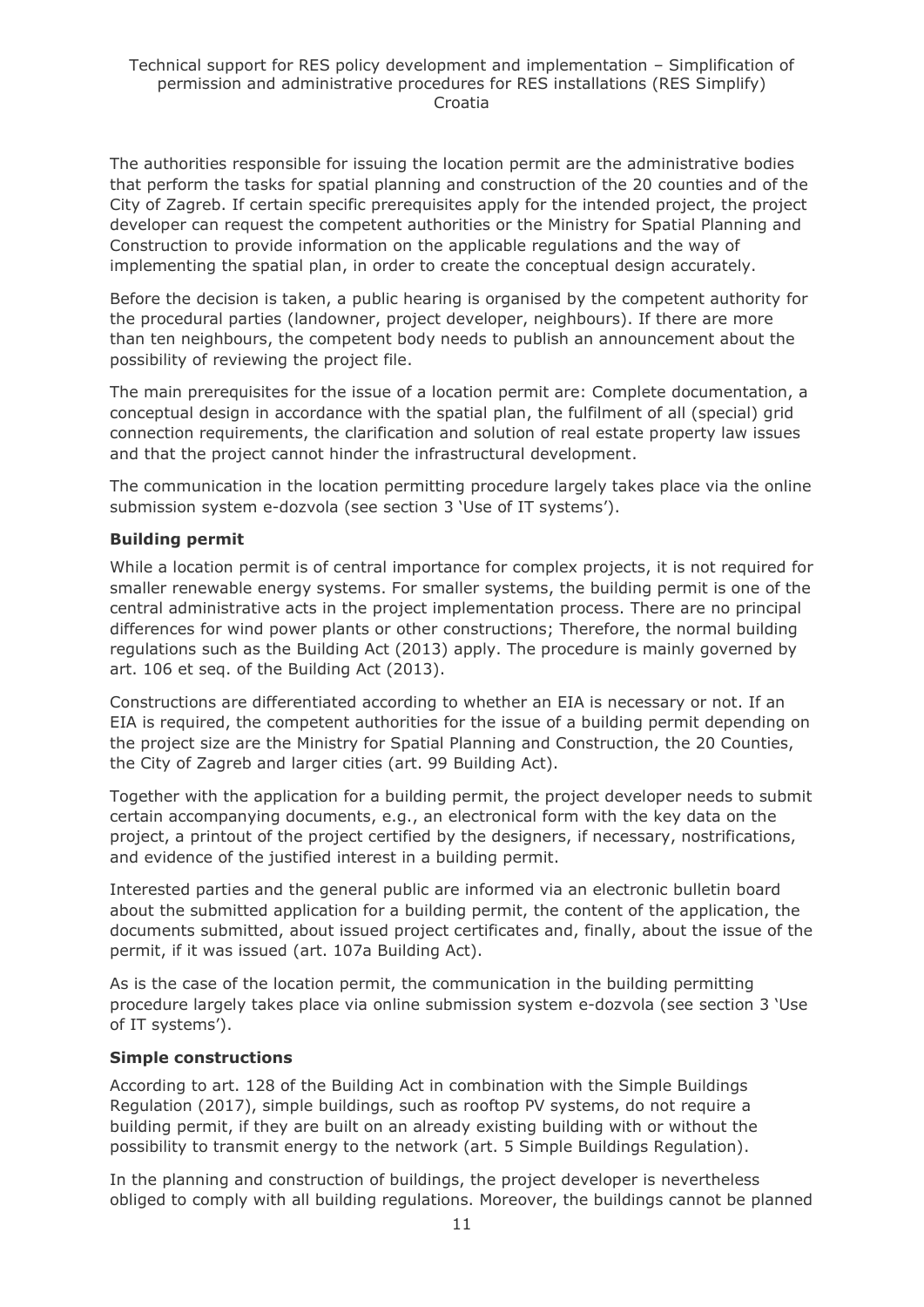if they are prohibited by the spatial plan. However, an exception is foreseen for solar PV or solar thermal collectors. These can be built without a building permit even in contradiction to the spatial plan, but only if the energy is not fed into the grid, i.e., they are used for self-consumption purpose (art. 128 par. 5 item 3 Building Act).

The Simple Buildings Regulation (2017) foresees a technical supervision of the construction and the obligation to notify the competent building authority of the beginning of construction works.

Finally, simple constructions do not need to acquire an energy approval (see above).

#### **Air permit**

For reasons of aviation safety, the construction of onshore wind turbines must also obtain an approval from the Croatian Air Traffic Control (Croatian Air Navigation Services Act 1998). It will decide whether the turbine can be built taking into account air traffic, lighting and colour of the wind turbine (Reščec, 2021).

#### **Energy approval**

The issuance of the energy approval is governed by art. 12 and 13 Electricity Market Act and in more detail by the Energy Approval Regulation (2020). It applies to new installations, but also to reconstructions and refurbishments of power plants. The purpose of this act is to ensure the safety of power generation systems and thereby the public health and environmental safety, where applicable the proper use of public goods and the legality of the project in other regards (art. 4 Energy Approval Regulation).

If for the construction of a generating plant a location permit is prescribed, the energy approval is issued after the location permit or otherwise after the issuance of the building permit (art. 5 Energy Approval Regulation). The request for energy approval has to be submitted to the Ministry of Economy and Sustainable Development and it has to entail a list of technical and financial information about the project as well as the above mentioned already acquired permits (Annex I Energy Approval Regulation).

In the event of solar power plants, the project development area and the highest point of the system (measured from the ground) must be determined. For wind power plants, the planned arrangement of the wind turbines as well as the position of the wind measuring point and the substation have to be specified in addition to the development area and the highest point. Art. 8 of the Energy Approval Regulation entails specific technical prerequisites for wind power turbines such as provisions on minimum distance and space. Annex II of the Energy Approval Regulation (2020) contains a table with the minimum space requirements depending on the capacity of the wind power plant, e.g., up to 4 square kilometres for up to 10 MW, 4-8 square kilometres for 10-20 MW, etc.

However, pursuant to art. 6 of the Energy Approval Regulation the Ministry can also request the applicant to submit 'other evidence' if this is deemed necessary for the decision on the energy approval.

After acquiring the energy approval, the project developer can obtain the status of a privileged producer (art. 3 Energy Approval Regulation), which is an essential prerequisite for eligibility under the Croatian auction support scheme for renewable energies.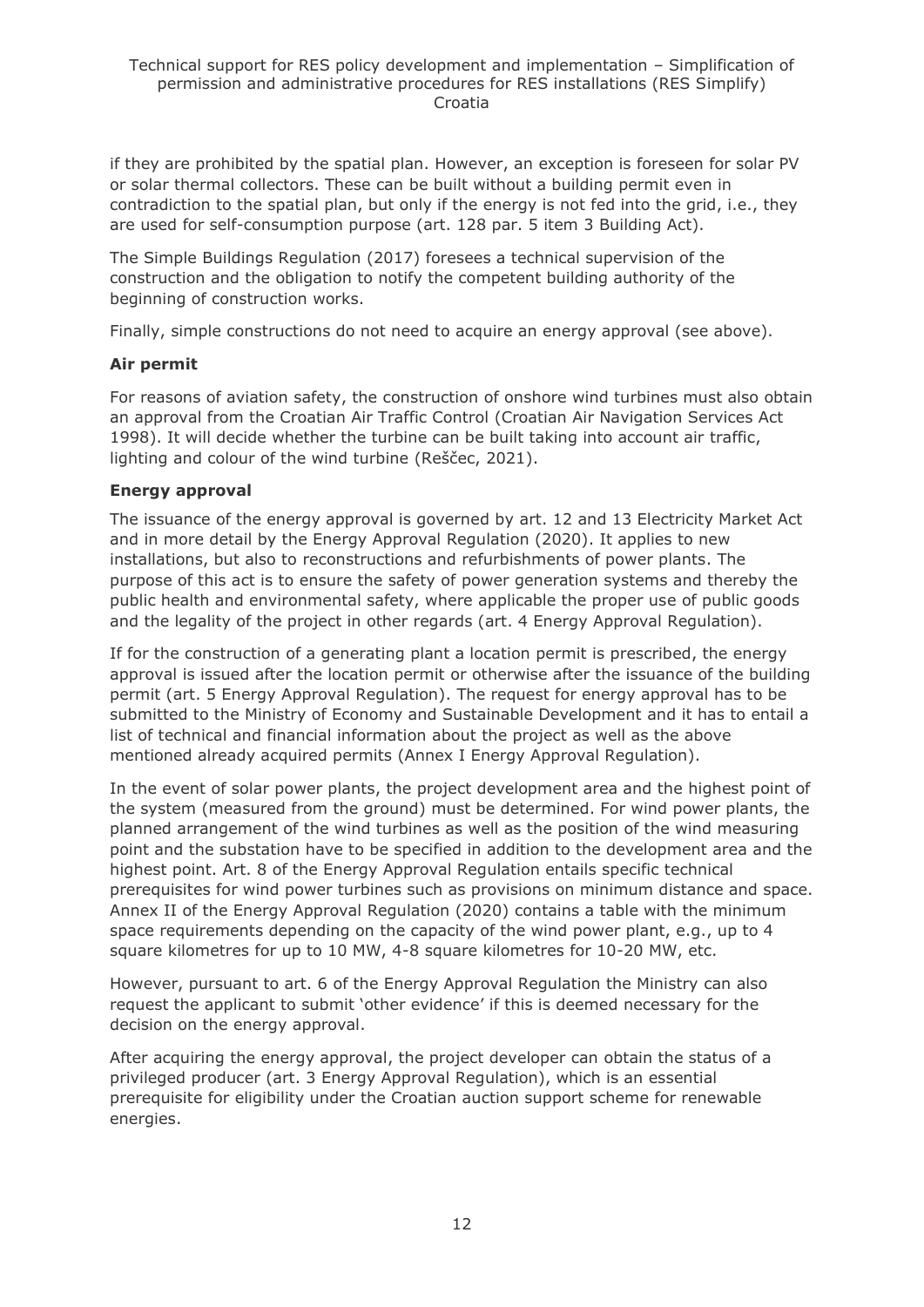# **Deadlines**

Art. 10 of the General Administrative Procedure Act (2009) establishes the principle of efficiency and economy, which states that the administrative procedure shall be as simple as possible, without delay and with the least possible costs.

### **Spatial Planning**

If the Ministry of Physical Planning and Construction refuses to give its consent to the proposed spatial plan, the competent authority may, within 90 calendar days, correct the final proposal of the spatial plan in accordance with the reasons of refusal and resubmit it for approval (art. 108 Spatial Planning Act 2013).

### **EIA**

Art. 12 of the Environmental Impact Assessment Decree (2014) provides that the first session of the commission must be held within 10 days from its appointment. If the Environmental Impact Study lacks information, the Commission will ask for a supplementation within a reasonable time, but not longer than 30 calendar days.

#### **Location permit**

The competent offices of the counties or the City of Zagreb or the Ministry shall provide information on whether and what special conditions apply to the given project within 15 days of receipt of the application for a location permit. If the competent body does not outline any special conditions (e.g., for the grid connection) within 15 days, it is considered that there are no special conditions, i.e., that the installation can be connected to the grid infrastructure.

The location permit becomes invalid, if the developer does not apply for a building permit within 2 years (art. 150 par. 1 number 4 Spatial Planning Act). The validity of the location permit is extended at the request of the developer once for another two years, if the conditions prescribed by the spatial plan in accordance with which the location permit was issued have not changed.

### **Building permit**

The building permit is valid for 3 years and ceases to be valid, if the investor does not start the construction within this period of time (art. 123 Building Act 2013). The validity of the building permit may be extended at the request of the investor once every three years, if the conditions for the implementation of the project in the area determined by the spatial plan have not changed.

The construction must be completed no later than 7 years after the start of construction (art. 124 Building Act).

### **Energy approval**

The energy approval shall be revoked, if the location or building permit becomes invalid (art. 11 Energy Approval Regulation).

# **Detected barriers**

**Local opposition.** In Croatia, the local population has prevented the construction of wind power plants during the spatial planning process (e.g., by means of a referendum) for a variety of reasons (Pačandi, 2021). The most common ones are the environmental protection, especially the protection of endangered species, as well as the prevention of noise, aesthetic reasons and tourism, which is expected to decline as a result.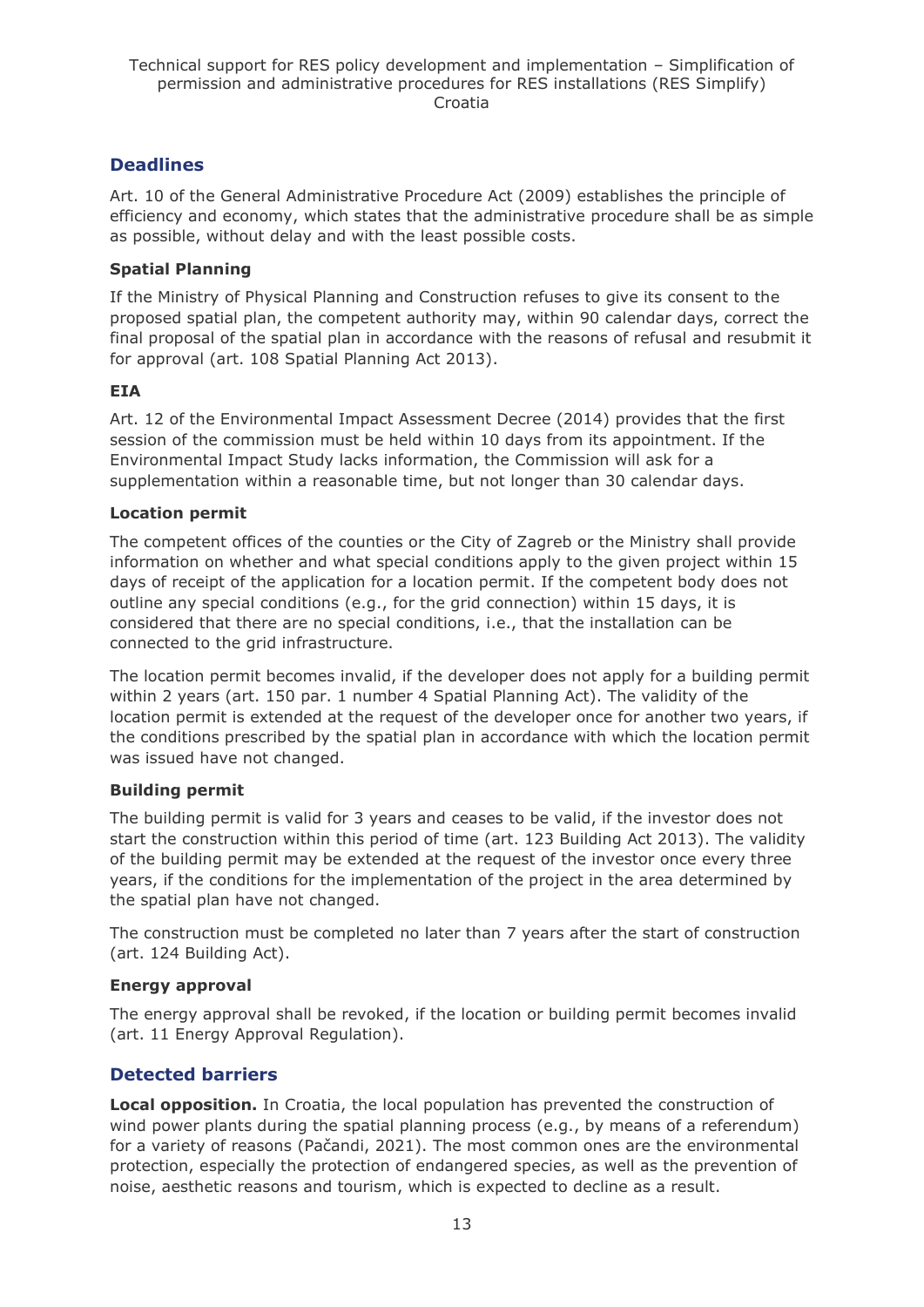**Lengthy procedures.** In general, administrative authorisation procedures are perceived as lengthy. Also, because surveys to determine the suitability of a site can take up to months and, in the case of monitoring, e.g., flight paths of rare bird species also years, the EIA should be initiated at an early stage of the project implementation (Pleić, 2021; Reščec, 2021).

From the point of view of the competent authorities, the duration of the process in general largely depends on the benevolent cooperation on the part of the investor, so that many solar power projects can be realised within a year. Delays in issuing permits are also due to incomplete or inadequate application documents submitted by the project developers (Pačandi, 2021). Larger projects require more time if, for example, the monitoring of certain sites needs to be conducted during the EIA procedure, otherwise other EU regulations would be violated.

**Contradicting signals.** Strict environmental regulations are perceived as an obstacle to the use of more modern and, in particular, larger technologies, even though the state itself sees better opportunities for them and thus encourages their use in the support scheme (Reščec, 2021).

**No process overviews.** There is no comprehensive overview over the procedural steps for the installation of renewable energy technologies in Croatia (Pačandi, 2021; Reščec, 2021; Kirac, 2021). Publicly available information that provided detailed information with regard to the specific technologies (e.g., prepared by the Government:<sup>2</sup>) are now obsolete and not updated anymore. As the experience of the market participants had increased over the years, this assistance was no longer continued and now only renewable energy associations have overtaken the role of giving assistance to (possible) developers in this regard.

The last comprehensive overview was made more than 10 years ago (Tilošanec, 2009). Renewable energy associations offer their support only for members or for a fee, which hinders transparency and efficiency especially for the development of smaller installations such as rooftop PV systems.

**Confusing and complex legal framework.** The many selective changes in the administrative processes in recent years do not seem to be coordinated with each other and do not follow a uniform plan, so that it is partly unclear which of the previous procedural requirements still have to be followed. This makes it difficult to plan the entire project (RES Developer, 2021; RNP, 2020). The 2009 Energy Development Strategy defined a strategy that was not accompanied by an adequate regulatory framework, which led to frequent changes in administrative procedures. In short, investors often could not plan project development deadlines, and the development itself lasted up to ten years (Trstenjak, 2020).

**Inappropriate regulations for ground-mounted solar PV.** Often, distance regulations for ground-mounted solar PV installations in spatial plans were merely copied from the provisions for wind turbines, although such restrictive rules do not seem to make sense taking into account the peculiarities of PV installations. As a result, some projects are inappropriately slowed down and, eventually, can only be implemented on a smaller scale, which makes the efficient exploitation of the PV potential more difficult (Reščec, 2021).

**Too rigid location and building permit content.** After environmental impact assessments have already been carried out, it can be disproportionately time-consuming

<sup>2</sup> <http://oie.mingorp.hr/default.aspx?id=43>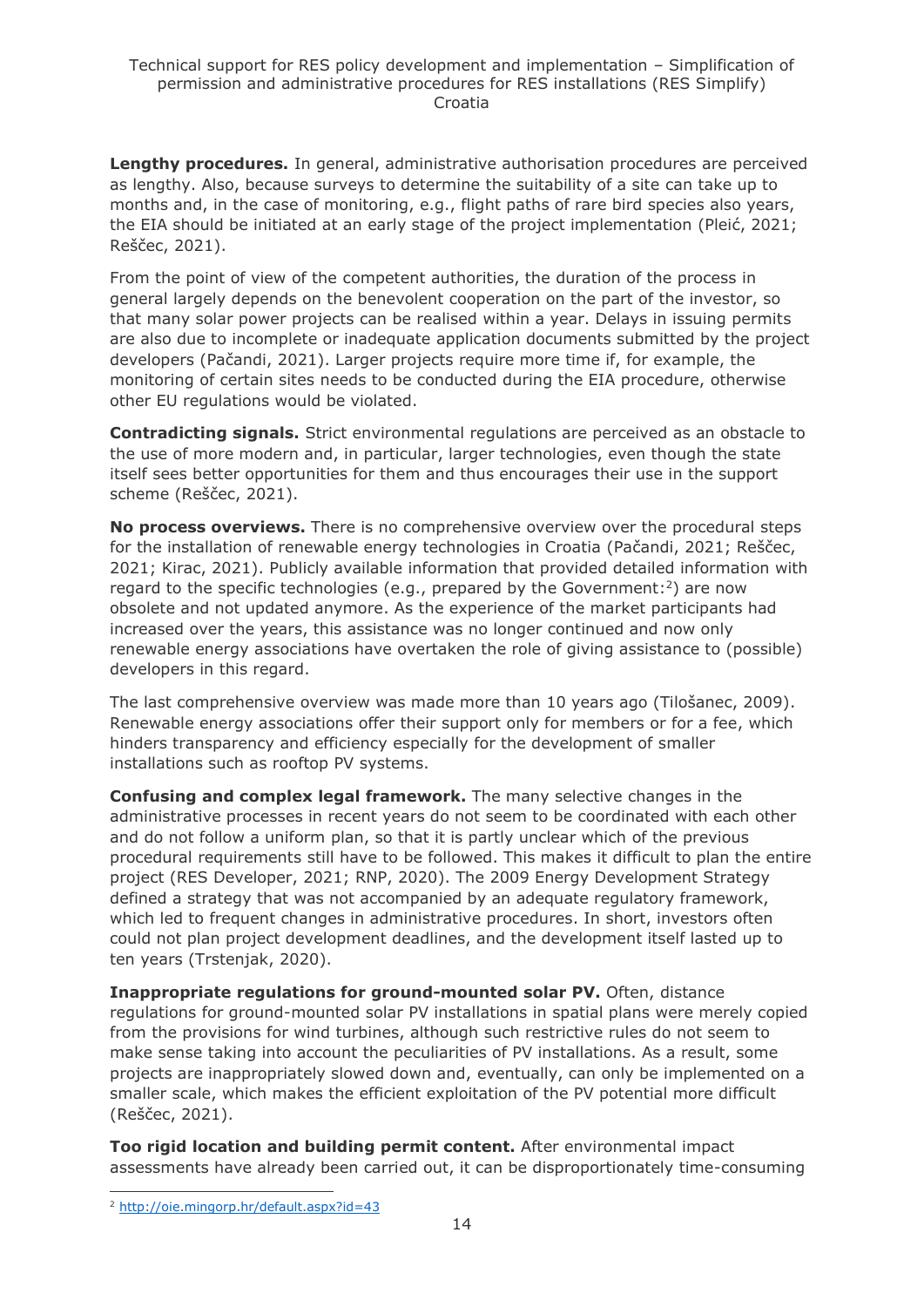to make even minor technical changes to the project (e.g., the size or number of turbines), as any deviation from the location or building permits already obtained requires a completely new application and the process must therefore be carried out again in full (Reščec, 2021).

**Public authorities understaffed.** The expertise of public sector employees regarding the development of renewable energies has increased in recent years and is satisfactory. However, it is generally noted that the responsible authorities have too few staff, which ultimately leads to even unproblematic processes taking significantly longer (Pleić, 2021).

# **Identified good practice**

**Less procedural steps.** Compared to the legal situation 10 years ago, developers today only have to obtain about half of the permits that were necessary to realise the project back then (Pačandi, 2021; Tilošanec, 2009). Numerous preliminary permits (e.g., preliminary energy approval, preliminary electricity assent) were merged into the main application or were abolished without replacement. This has noticeably simplified and accelerated the processes.

Currently, it is also envisaged to make the location permit obsolete so that the building permit entails all the necessary process steps with regard to the building regulations.

**Increased use of e-communication.** The general willingness of the competent authorities to use IT systems and make communication more digital has increased in recent years.

In the meantime, some processes (spatial planning, EIA, location/building permit) have been significantly accelerated by the fact that, for example, e-conferences can be held and content-related disputes can be discussed with stakeholders in a more concentrated manner. This change can shorten some processes by up to several months (Reščec, 2021; Pleić, 2021). However, despite this positive direction the real potential has not yet been achieved.

# **2.1.4. Grid connection process**

# <span id="page-14-0"></span>**Process flow**

The grid connection process is mainly governed by the Energy Act (art. 32 et seq.), the Electricity Assent and Power Grid Connection Decree (2018) and further special by-laws such as the Transmission/Distribution System Network Rules and the Transmission/Distribution Grid Connection Regulation (2018).

Pursuant to the RES Act (2015), privileged producers of electricity from renewable energy sources have priority access to the grid if this does not affect the security of the system (art. 19 par. 2 RES Act).

The grid connection procedure begins with the request of the project developer to the grid operator to prepare a study of the optimal technical solution of the connection (*elaborat optimalnog tehničkog rješenja priključka*, hereinafter: EOTRP). After the study is prepared the project developer has to conclude a grid connection agreement with the system operator and to obtain the electricity assent issued by the system operator.

Besides, wind power developers have to take into consideration the Decision on additional technical conditions for the connection to and operation of wind power plants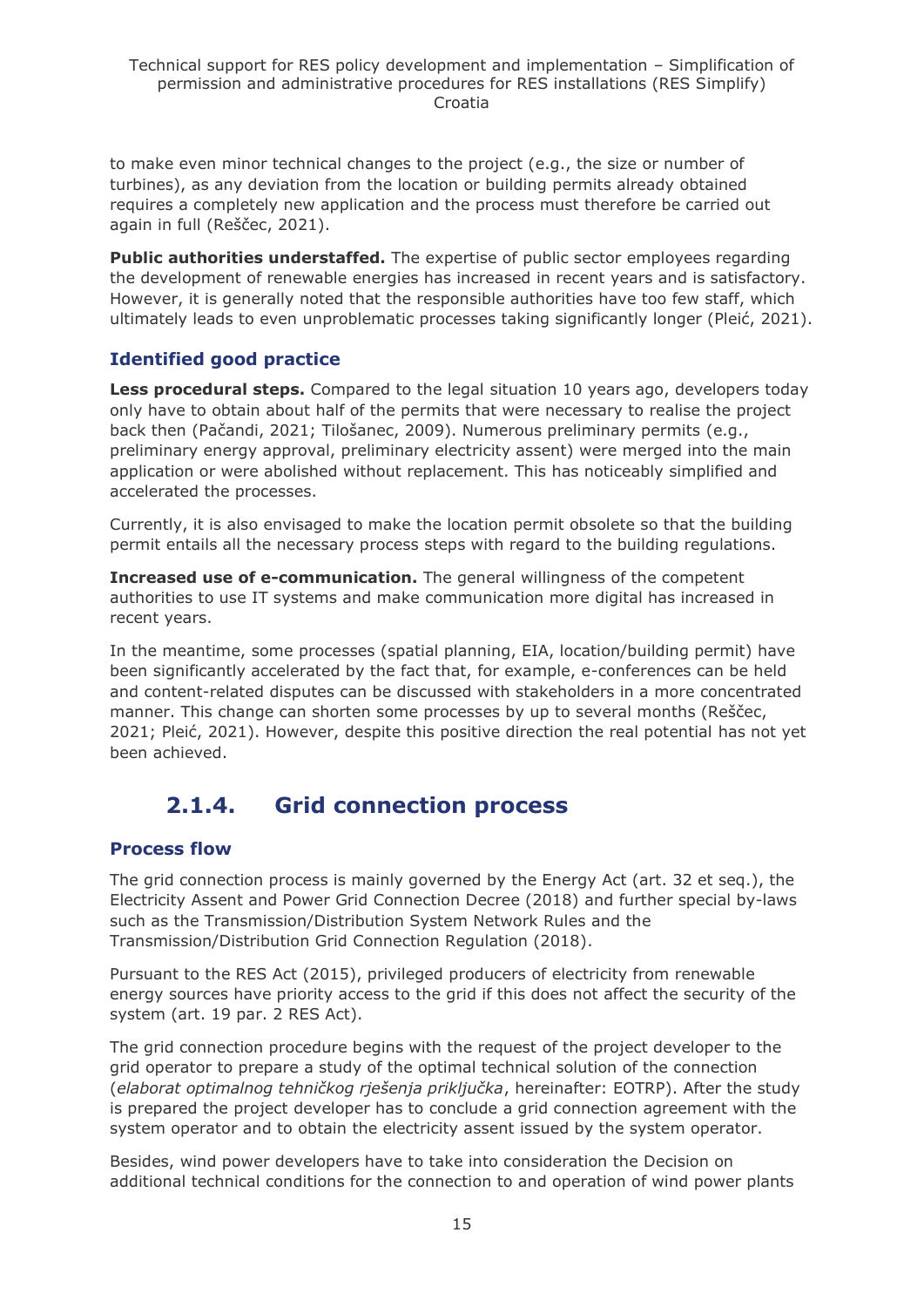on the transmission network (2008) issued by the TSO (Hrvatski Operator Prijenosnog Sustava - HOPS).

**EOTRP.** After determining the special conditions for obtaining a location permit and before submitting the application for building permit, the project developer is obliged to submit a request to the system operator for issuing the EOTRP (art. 3 par. 1 Electricity Assent and Power Grid Connection Decree). Among others the request needs to entail basic information on the installation such as the capacity, the envisaged grid connection date and the conceptual design.

**Grid connection agreement.** The request for the issuance of the EOTRP is also considered to be a request for the conclusion of the grid connection agreement (art. 3 par. 2 Electricity Assent and Power Grid Connection Decree). This agreement sets out the contractual relations between the network user and the system operator regarding the financial and further technical conditions and deadlines for the connection.

**Electricity assent.** The procedure for issuing the electricity assent determines the individual technical conditions for the connection of the installation to the electricity network and needs to be requested by the investor or owner of the installation from the system operator.

Finally, the investor or the owner of the installation is obliged to submit a request for concluding an agreement on the grid use and a formal request for the beginning of the grid use in accordance with the General conditions for network use and electricity supply (2015).

# **Deadlines**

**EOTRP.** Art. 5 of the Electricity Assent and Power Grid Connection Decree (2018) provides different deadlines for the issue of the EOTRP depending on the capacity of the installation to be connected:

- up to 500 kW: 30 days
- higher than 500 kW up to 5 MW: 60 days
- higher than 5 MW up to 20 MW: 90 days
- higher than 20 MW: 180 days

These deadlines run from the day of payment for the EOTRP (art. 5 par. 4 Electricity Assent and Power Grid Connection Decree).

**Grid connection agreement/Electricity assent.** The investor or the owner of the installation are obliged to conclude the grid connection agreement and to submit a request for the electricity assent within 270 calendar days of the receipt of the EOTRP (art. 6 par. 4 Electricity Assent and Power Grid Connection Decree).

**Grid connection.** The deadline for the grid connection runs from the day of the payment of the grid connection fee (art. 7 Electricity Assent and Power Grid Connection Decree). The respective deadline is set bilaterally in the grid connection agreement.

**Electricity assent.** The system operator shall decide as soon as possible and no later than within 15 calendar days from the day of receipt on the request for the electricity assent (art. 12 par. 1 Electricity Assent and Power Grid Connection Decree). If the request lacks relevant information, the system operator shall ask the applicant to submit the missing documents within 8 days.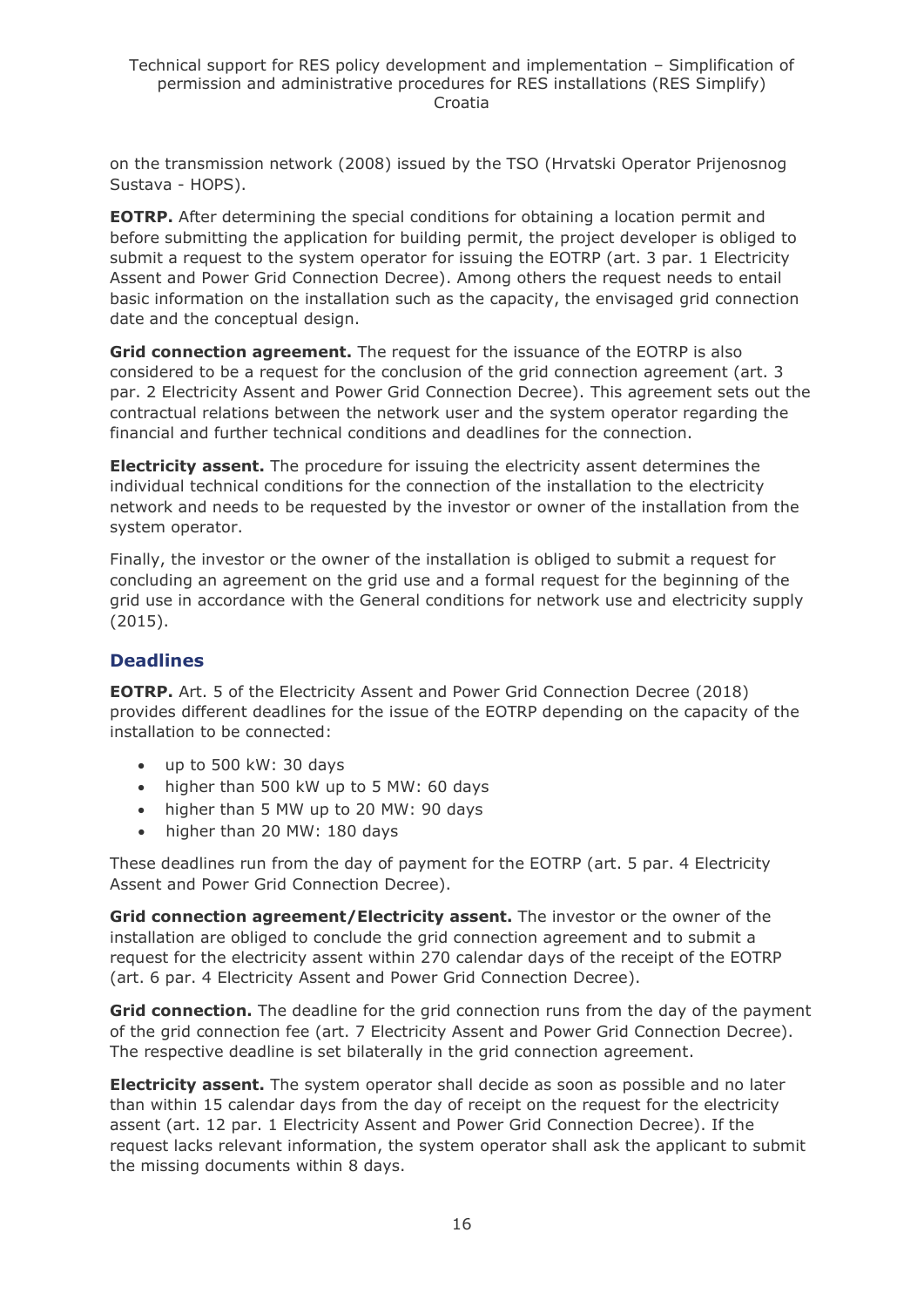The electricity assent for a simple connection is valid for 2 years from the day of issue and for a complex connection it equals the validity of the grid connection agreement (art. 15 par 1 and 2 Electricity Assent and Power Grid Connection Decree). If the electricity assent, however, is an essential element of the location/building permit, the validity period of the permit applies (art. 15 par. 3 Electricity Assent and Power Grid Connection Decree).

# **Detected barriers**

**Grid capacity problems.** The access to the grid is limited due to the lacking capacity in the grid, therefore the demand is almost 10 times greater than the possibilities that currently exist (Pačandi, 2021). Especially the transmission system has been confronted with a high demand in recent years and due to a lack of finance the grid expansion has only made slow progress in recent years (EIHP, 2016). This problem is also outlined in the Ten-year transmission network development plan 2019-2028 with a detailed elaboration for the first year and the first three-years (HOPS, 2019).

### **Identified good practice**

<span id="page-16-0"></span>No good practice related to this process step was identified.

# **2.1.5. Other**

#### **Process flow**

Finally, the project developer needs to acquire a use permission (*uporabna dozovla*) pursuant to art. 182 et seq. Building Act (2013). This permit allows using a completed construction.

The developer needs to file the request (art. 137 Building Act) and the competent authority is the same as for the location or building permit (art. 99 Building Act; see above). The request needs to entail among others a photocopy of the building permit, data of the persons involved in the project, a written statement on the construction and maintenance of the installation, final report of the chief engineer on the completion of the construction.

The technical inspection is performed for the purpose of determining whether the construction of the installation is in accordance with the building permit (art. 139 Building Act).

### **Deadlines**

The competent administrative body is obliged to perform the technical inspection of the building within 15 calendar days from the day of receipt of a proper application for the issuance of the use permit (art. 140 Building Act). The use permit for a completed construction shall be issued within 8 calendar days from the day of the performed technical inspection (art. 144 Building Act).

### **Detected barriers**

No barrier related to this process was identified.

### **Identified good practice**

No good practice related to this process was identified.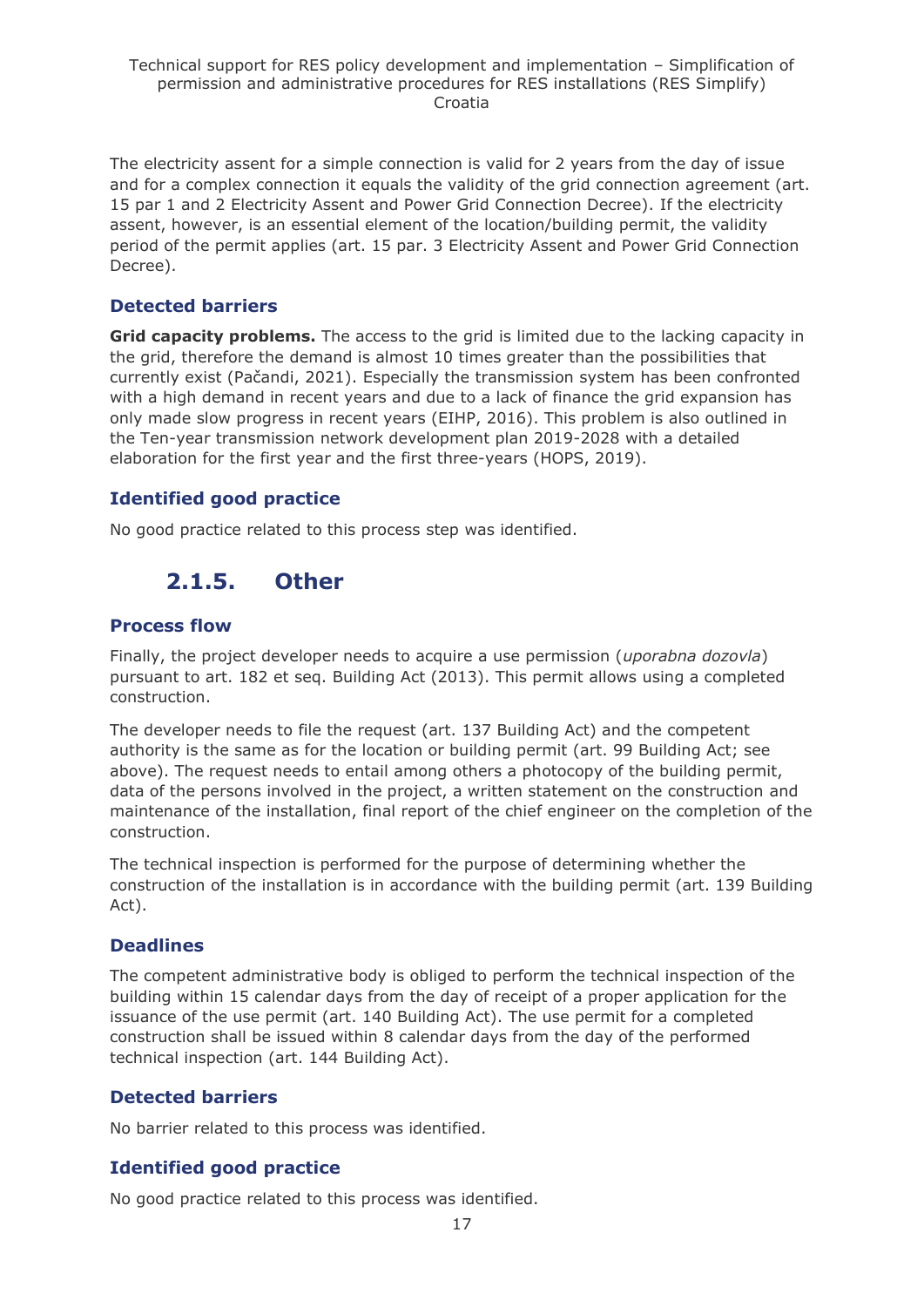# <span id="page-17-0"></span>**3. Use of IT systems**

In recent years, some steps have been taken in Croatia to make administrative processes more digital, which partly was funded by the EU in order to launch pilot projects in certain fields.

Especially in 2020, due to restrictions caused by the COVID-19 pandemic, it can be observed that the competent authorities have significantly expanded correspondence via e-mail. In addition, the willingness to handle processes digitally, e.g., to accept documents in digital form and to hold meetings or procedurally relevant hearings online has increased considerably (RES power developer, 2020). Beforehand, when using digital communication tools, it was often necessary to additionally submit the corresponding documentation in paper form nonetheless.

There is also a legislation in place that mandates the use of e-mail, e.g., for the submission of the applications for the location permits for the electricity generating installations to the competent Ministry (art. 147 Spatial Planning Act).

**Spatial Planning.** Spatial planning documents and a visual map display of the existing spatial development related plans can be found in the Spatial Planning Information System (ISPU - *Informacijskom sustavu prostornog uređenja*) 3 .

**Location and building permit.** The Ministry for Construction and Spatial Planning has established the online-system 'e-dozvola<sup>'4</sup> for the issue of administrative acts in the area of construction and spatial planning, i.e., conducting proceedings pursuant to the Spatial Planning Act and the Building Act. It has been implemented at the level of the Republic of Croatia and is applied in all large cities and counties that perform the issuing of permits. After a registration via the platform the user can file an application online and upload the necessary documentation.

The Ministry organises workshops for officials of administrative departments of cities and counties who issue building permits for a better usage of the 'e-dozvola' system.

Several years ago, the Ministry of Economy attempted to digitalise the Energy Approval process, but due to a lack of interest and willingness on the part of the participants, all procedures were switched back to paper (Pačandi, 2021).

**Open Data Portal.** The Open Data Portal of the Republic of Croatia<sup>5</sup> is a data platform used for the collection, categorisation and distribution of open data created by the public sector. Among other things the portal also contains geolocation, meteorological and environmental data, which therefore can be easily accessed during every administrative procedure or even already at the stage of site selection.

# <span id="page-17-1"></span>**4. Complaint procedure**

Principally, according to art. 12 of the General Administrative Procedure Act (2009) the party has the right to appeal against a first-instance decision or if the body has not decided on the matter in due time as prescribed by the specific law. However, the possibility to appeal can also be ruled out by law (art. 105 General Administrative Procedure Act). The appeal shall be filed within 15 calendar days (general rule, unless

<sup>3</sup> <https://ispu.mgipu.hr/>

<sup>4</sup> <https://dozvola.mgipu.hr/>

<sup>5</sup> <http://data.gov.hr/>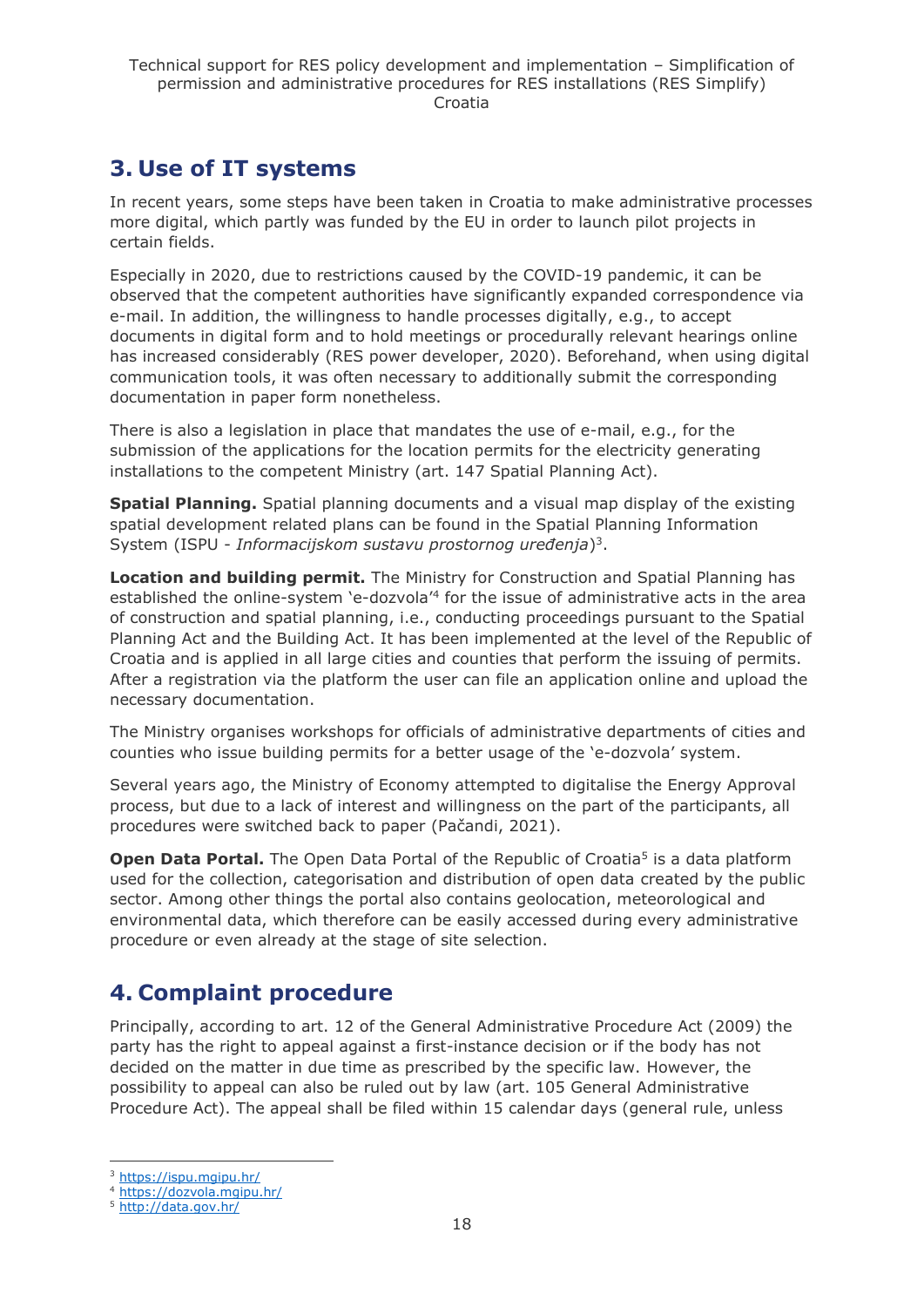otherwise provided by law) from the day of delivery of the decision, unless a longer deadline is prescribed.

Against a negative decision by the first instance the party can file a lawsuit before the administrative court pursuant to the Courts Act (2013) and the Administrative Court Procedure Act (2010). Administrative Courts are established for the territory of one or more counties. The High Administrative Court as Court of Appeal in administrative law matters has its seat in the capital Zagreb.

Art. 8 of the Administrative Court Procedure Act (2010) establishes the principle of efficiency, which foresees that the court will conduct the administrative dispute quickly and without delay and that it passes a judgement in a reasonable time. In practice, no more concrete procedural time can be derived from this principle.

**Energy Activity Permit.** The applicant may file an objection on the decision of the Ministry of Economy and Sustainable Development (art. 11 par. 3 Energy Activity Permit Regulation). The withdrawal of a permit can also be appealed before the Ministry (art. 23 par. 4 Energy Activity Permit Regulation). The appeal decision of the Croatian Energy Regulatory Agency (CERA) can also be appealed to the administrative court.

**Environmental Impact Assessment.** The applicant has the legal remedies against a decision of the authority as explained below.

Art. 172 of the Environmental Protection Act foresees that every lawsuit in the field of environmental law is deemed urgent, which enables interim relief.

According to the provisions of the Environmental Protection Act (2013), the public and the interested public must be informed during the decision-making process in a timely and effective manner of their right to participate in the environmental impact assessment procedures. In these proceedings, the interested third parties and the public have the right to express their opinion, file proposals and object to the adoption of decisions or acts of public authorities, in the manner and within the deadlines regulated by the Regulation.

The Environmental Protection Act (art. 167 et seq.) contains the requirements for persons with legitimate legal interests who can have access to the administrative courts in order to legally review the application of the EIA process regulating acts. Any natural or legal person who is likely to be affected due to the location of the project or due to the impact of the project. Persons who have participated in the decision-making process as interested third parties have the right to challenge the relevant administrative act (art. 168 Environmental Protection Act).

Location permit. In case of the refusal to determine special conditions by the local administration, the developer has the right to appeal to the Ministry of Physical Planning and Construction and the decision on the appeal is made within 30 days from the submission of the appeal (art. 82 Building Act).

**Building permit.** Against the decision of the competent authority on the application for a building permit or the decision on the suspension of the procedure an appeal can be lodged to the Ministry for Spatial Planning and Construction (art. 102 par. 1 Building Act). The negative decision on the appeal against the decision may be appealed to the administrative court, as explained above (art. 102 par. 2 Building Act).

If the competent authority does not act according to the decision of the Ministry, this constitutes a grave violation of the administration's duties, which can be sanctioned with monetary penalties.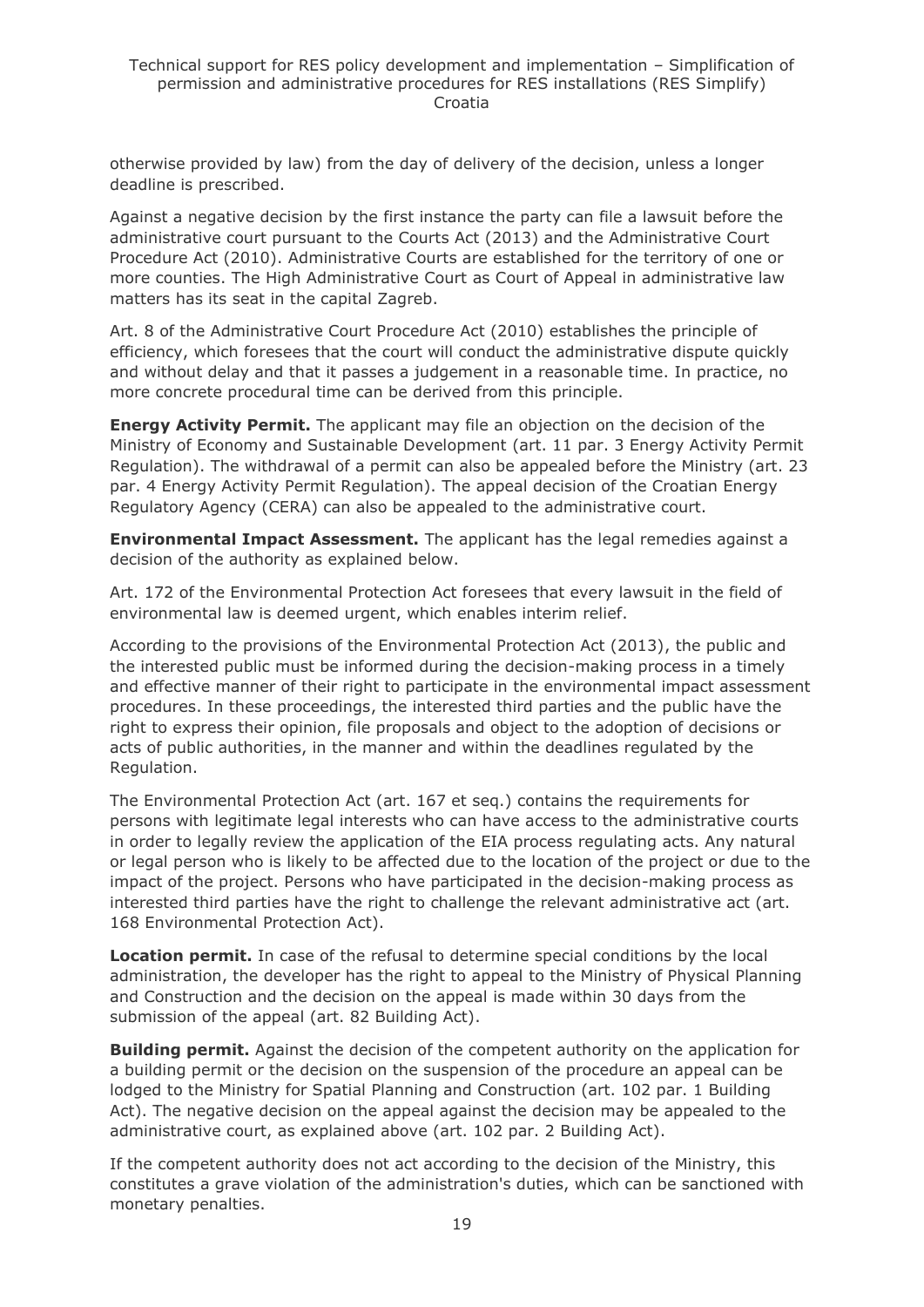**Energy approval.** Art. 1 par. 3 of the Energy Approval Regulation (2020) affirms that the provisions on the general administrative procedure apply.

**EOTRP/Electricity assent.** The investor can file a complaint to the Croatian Energy Regulatory Agency (CERA), if he finds himself in disagreement over the conditions of the EOTRP or the electricity assent (art. 20 Electricity Assent and Grid Connection Decree (2018).

# <span id="page-19-0"></span>**5. Specific features to ease administrative procedure**

Table 2 below provides information on the existing specific features to ease administrative procedures in Croatia.

| <b>Specific feature</b>                               | <b>Existing</b> | <b>Short description</b>                                                                                                                                                                                                                                                                                                                                                                                                                                                                                                                                                                                                |
|-------------------------------------------------------|-----------------|-------------------------------------------------------------------------------------------------------------------------------------------------------------------------------------------------------------------------------------------------------------------------------------------------------------------------------------------------------------------------------------------------------------------------------------------------------------------------------------------------------------------------------------------------------------------------------------------------------------------------|
| Simultaneous procedures                               | no              |                                                                                                                                                                                                                                                                                                                                                                                                                                                                                                                                                                                                                         |
| National contact points and<br>one-stop-shops         | no              | At the moment there is no such contact point or<br>one-stop-shop, but approx. 10 years ago there was<br>a similar facility, which allowed developers to<br>concentrate different procedures and have a<br>common contact point, which would give support in<br>administrative procedures free of charge for any<br>kind of large or small renewable energy project<br>(Pačandi, 2021). The Croatian government, under<br>the leadership of the Ministry of Economy and<br>Sustainable Development, is currently in the<br>process of drafting a legislative proposal for the<br>implementation of the RED II-Directive. |
| Application of $2+1$ and $1+1$<br>rules               | no              |                                                                                                                                                                                                                                                                                                                                                                                                                                                                                                                                                                                                                         |
| Simple notification<br>procedure                      | yes             | A simple notification procedure exists for simple<br>constructions as described in section 2.1.3.<br>(Pačandi, 2021).                                                                                                                                                                                                                                                                                                                                                                                                                                                                                                   |
| Pre-planning                                          | no              |                                                                                                                                                                                                                                                                                                                                                                                                                                                                                                                                                                                                                         |
| Pre-application consultation                          | no              |                                                                                                                                                                                                                                                                                                                                                                                                                                                                                                                                                                                                                         |
| Project acceptance<br>measures                        | no              |                                                                                                                                                                                                                                                                                                                                                                                                                                                                                                                                                                                                                         |
| Measures to streamline<br>litigation by third parties | no              |                                                                                                                                                                                                                                                                                                                                                                                                                                                                                                                                                                                                                         |
| Other                                                 | no              |                                                                                                                                                                                                                                                                                                                                                                                                                                                                                                                                                                                                                         |

*Table 2: Specific features to ease administrative procedures*

# <span id="page-19-1"></span>**6. Indicators to measure the performance of the overall process**

Table 3 below provides information on the indicators to measure the performance of the overall administrative and grid connection process in Croatia.

*Table 3: Performance indicators to assess administrative and grid connection processes*

| l Performance indicator   | <b>Description</b> |
|---------------------------|--------------------|
| Average response time by  | N.A.               |
| the competent authorities |                    |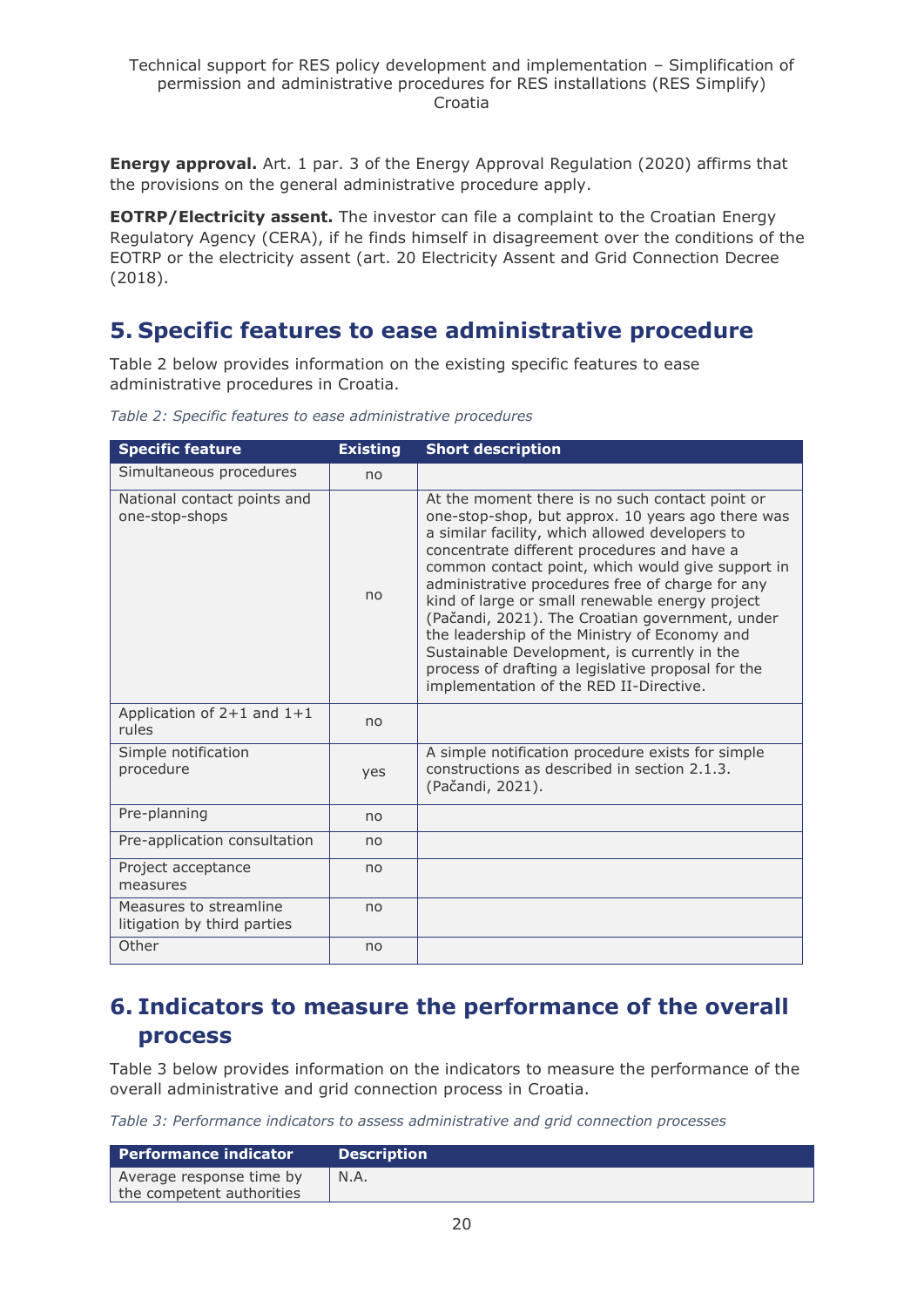#### Technical support for RES policy development and implementation – Simplification of permission and administrative procedures for RES installations (RES Simplify) Croatia

| and TSO/DSO for grid<br>connection procedures |                                                                                                                                                                                                                                                                                                                                                                                                                                                                                                                                                                                                                                                                                                                  |
|-----------------------------------------------|------------------------------------------------------------------------------------------------------------------------------------------------------------------------------------------------------------------------------------------------------------------------------------------------------------------------------------------------------------------------------------------------------------------------------------------------------------------------------------------------------------------------------------------------------------------------------------------------------------------------------------------------------------------------------------------------------------------|
| Process duration                              | Energy activity permit: The process is accomplished within the<br>foreseen 1 month (Koštić Ćurić, 2021).                                                                                                                                                                                                                                                                                                                                                                                                                                                                                                                                                                                                         |
|                                               | <b>Spatial planning:</b> Depending on the public acceptance and the<br>political willingness for the project, the spatial planning process<br>can take up to several months (RES Power Developer, 2020;<br>Reščec, 2021).                                                                                                                                                                                                                                                                                                                                                                                                                                                                                        |
|                                               | <b>Building permit:</b> On average, the building permit is acquired<br>faster than the location permit, but again, depending on the<br>particular project circumstances, it can also take several years<br>especially for larger projects like wind farms and ground-mounted<br>PV systems (Pleić, 2021).                                                                                                                                                                                                                                                                                                                                                                                                        |
|                                               | <b>Use permit:</b> Usually, the use permit is granted within the legal<br>deadlines of less than a month (Reščec, 2021).                                                                                                                                                                                                                                                                                                                                                                                                                                                                                                                                                                                         |
|                                               | In general, the process duration for onshore wind power plants<br>depending on the capacity can take from 1-2 years up to 10<br>years, which makes a general indication difficult (RES Power<br>Developer, 2020; Pleić, 2021; Reščec, 2021). On average<br>administrative procedures take 5 years and the grid connection<br>procedures take 2 years. The duration of court procedures can<br>take up to 3 years (Wind Europe, 2020).                                                                                                                                                                                                                                                                            |
| Project approval rates                        | N.A.                                                                                                                                                                                                                                                                                                                                                                                                                                                                                                                                                                                                                                                                                                             |
| Costs of administrative<br>processes          | Energy activity permit. The Decision on the fee amount for the<br>regulation of energy activities (2008) foresees a fee of HRK<br>20,000 (EUR 2,641.23) for the request of issuing the energy<br>activity permit.                                                                                                                                                                                                                                                                                                                                                                                                                                                                                                |
|                                               | Costs for <b>spatial planning</b> are borne by the public bodies. The<br>costs for the location and the building permit differ greatly<br>depending on the project, i.e., process length and the necessary<br>procedural steps.                                                                                                                                                                                                                                                                                                                                                                                                                                                                                  |
|                                               | <b>Energy approval.</b> The price lists of non-standard services of the<br>system operators regulate the costs for the energy approval,<br>which amounts to HRK 2,500 (EUR 330.15) for the TSO (HOPS).                                                                                                                                                                                                                                                                                                                                                                                                                                                                                                           |
|                                               | Grid connection. The costs for preparing the EOTRP is<br>determined by the price lists of non-standard services of the<br>system operators (art. 5 par. 3 Energy Approval and Power Grid<br>Connection Decree (2018). The DSO (HEP-ODS) provides costs<br>(including VAT) for the preparation of the EOTRP in the amount of<br>HRK 1,050 (EUR 138.67). The TSO (HOPS) provides that the 'real<br>costs', i.e., HRK/h will be charged. Furthermore, the price lists<br>also include several other possible costs that may be incurred<br>during the process.                                                                                                                                                      |
|                                               | Art. 3 of the Methodology for determining the fee for the<br>connection to the electricity network of new network users and<br>for increasing the connection capacity of existing network users<br>(2017) foresees that the new grid user, which can be a new<br>electricity producer, pays the costs for the grid connection to the<br>TSO/DSO. The decision on the amount of the fee for connection<br>to the electricity network and for increasing the power capacity<br>(2006) provides a fee (excluding VAT) of 1,350 HRK/kW (178.28<br>EUR/kW) for the entire territory of the Republic of Croatia with<br>the exception of the City of Zagreb, where the fee amounts to<br>1,700 HRK/kW (224.56 EUR/kW). |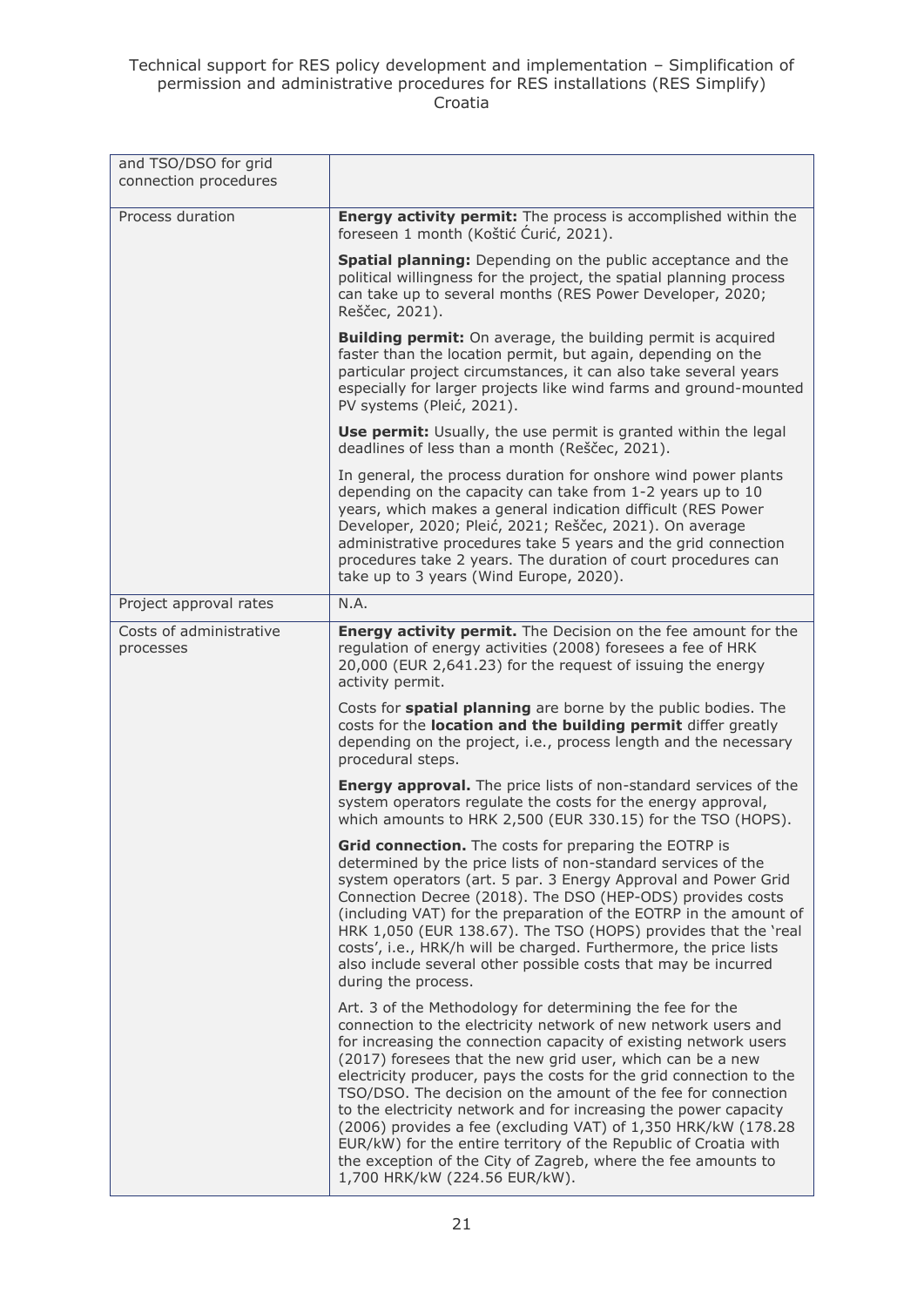#### Technical support for RES policy development and implementation – Simplification of permission and administrative procedures for RES installations (RES Simplify) Croatia

|                                                 | <b>Use permit.</b> The investor bears all costs also for the technical<br>inspection, if the procedure takes place outside the area of the<br>competent authority (art. 147 Building Act).                                                                                                                                                                                                                                                                                                           |
|-------------------------------------------------|------------------------------------------------------------------------------------------------------------------------------------------------------------------------------------------------------------------------------------------------------------------------------------------------------------------------------------------------------------------------------------------------------------------------------------------------------------------------------------------------------|
| Share of permits that are<br>legally challenged | The prospect of success of an appeal is generally considered to be<br>low and thus tends to be rarely chosen as a realistic alternative to<br>a renewed application (Reščec, 2021; Pleić, 2021).                                                                                                                                                                                                                                                                                                     |
| Share of legal challenges<br>that are overruled | N.A.                                                                                                                                                                                                                                                                                                                                                                                                                                                                                                 |
| Stakeholder interests                           | It can be observed that the organisation of public participation<br>opportunities has become more professional and experienced<br>over the years, so that the interests of individual interest groups<br>are better taken into account during spatial planning processes<br>and the location/building permit procedure. Nevertheless, NGOs<br>argue that the existing participation rights are still too modest<br>and that the interests of investors are given preference in the<br>total picture. |
|                                                 | Especially in administrative procedures concerning environmental<br>protection, the Decree on the information and participation of the<br>interested public in matters of environmental protection (2008)<br>has led to an improvement in the involvement of stakeholder<br>interests.                                                                                                                                                                                                               |
|                                                 | Since 2020, many participation opportunities have been switched<br>to an online procedure, which did not necessarily lead to a worse<br>involvement of the public, but in some cases even to easier<br>participation due to the more convenient organisation and the<br>possibility of participation over a large distance, since many<br>interest group organisations have their seat in Zagreb, whereas<br>public hearings and discussions take place elsewhere.                                   |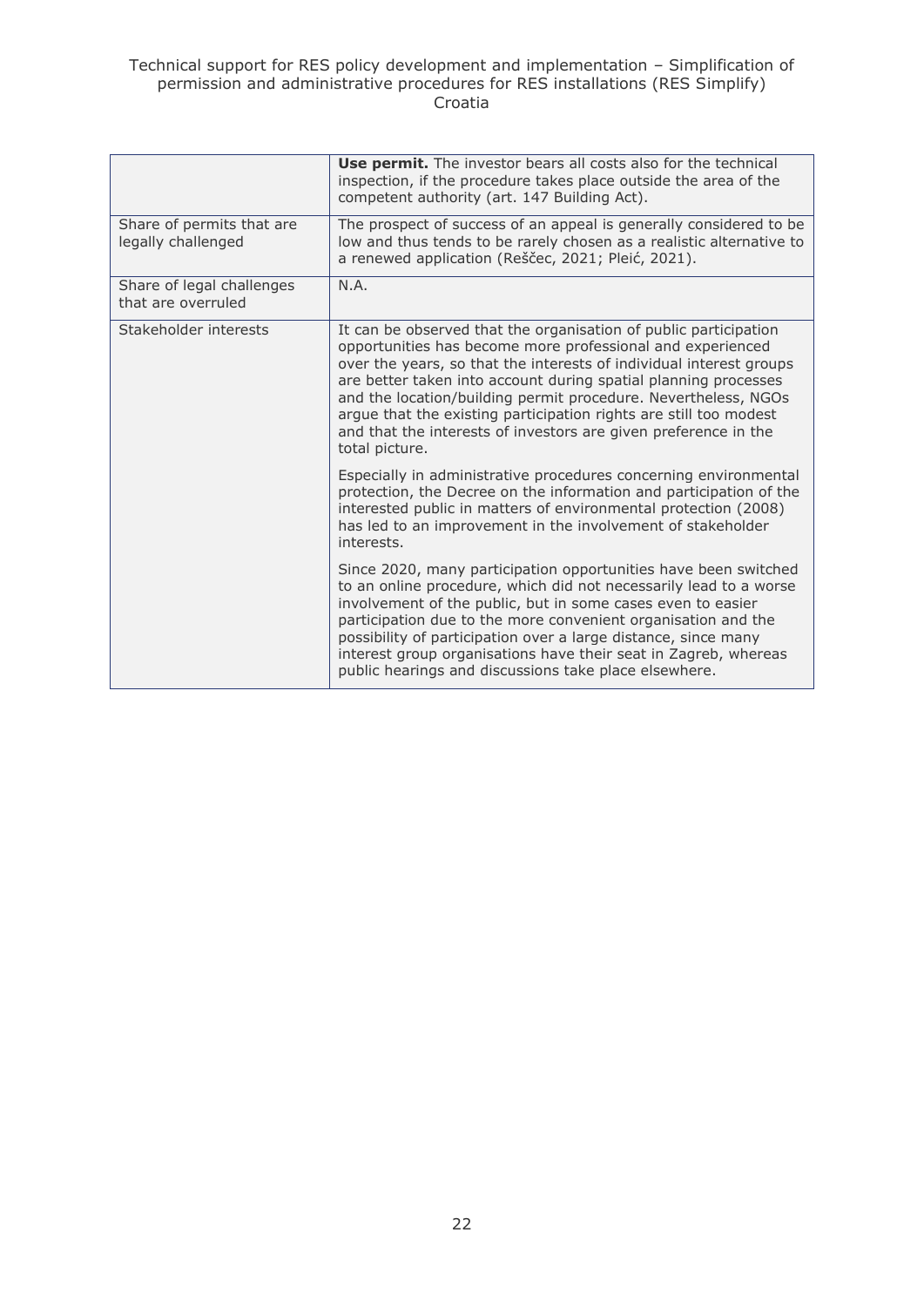# <span id="page-22-0"></span>**References**

- CERA, n.d. Available at: [<https://www.hera.hr/hr/html/index.html>](https://www.hera.hr/hr/html/index.html) [Accessed 1 February 2021].
- EIHP, 2016. Possibilities of the Admission of Renewable Energy Sources to the Croatian Electricity System - Summary. Mogućnosti prihvata obnovljivih izvora energije u hrvatski elektroenergetski sustav - sažetak. Available at: <https://www.hops.hr/pagefile/EmAh2un804ADLAfyW6W1B6/vjetroelektrane/Mogu%C4%87nosti\_prihvata\_o bnovljivih izvora energije u hrvatski elektroenergetski sustav -\_sa%C5%BEetak.pdf> [Accessed 1 February 2021].
- Eurostat, 2018. SHARES 2019 Results Summary. Available at: <https://ec.europa.eu/eurostat/web/energy/data/shares> [Accessed 1 February 2021].
- HOPS, 2019. Ten-year transmission network development plan 2019-2028 with a detailed elaboration for the initial three-year and one-year period. Desetogodišnji plan razvoja prijenosne mreže 2019.-2028., s detaljnom razradom za početno trogodišnje i jednogodičnje razdoblje. Available at: <https://www.hops.hr/pagefile/R8TflVLQ0qoSiQgS0Gzvk4/92136ad3-dfa8-4674-b6aa-3c7a0d41654c/HOPS\_10G\_2019.pdf> [Accessed 1 February 2021].

HOPS, 2008. Decision on additional technical conditions for the connection to and operation of wind power plants on the transmission network. Dodatni tehnički uvjeti za priključak i pogon vjetroelektrana na prijenosnoj mreži. Available at: <https://www.hops.hr/pagefile/7avrsIUyWQ12yAgVG3Ff14/vjetroelektrane/Dodatni\_tehnicki\_uvjeti\_za\_priklju cak i pogon vjetroelektrana na prijenosnoj mrezi1.pdf> [Accessed 1 February

2021].

- IRENA, 2017. Cost-competitive Renewable Power Generation: Potential across South East Europe. Available at: < https://www.irena.org/publications/2017/Jan/Costcompetitive-renewable-power-generation-Potential-across-South-East-Europe> [Accessed 1 February 2021].
- Majdandžić, Ljubomir, 2013. Photovoltaik Systems. Fotonaponski sustavi. Available at <http://www.solarni-paneli.hr/pdf/01\_handbook\_fotonapon.pdf> [Accessed 1 February 2021].
- Ministry of Environment and Energy, 2019. Integrated National Energy and Climate Plan for the Republic of Croatia (NECP) for the period 2021-2030. Integrirani nacionalni energetski i klimatski plan za Republiku Hrvatsku od 2021. do 2030. godine. Available at:

<http://ec.europa.eu/energy/sites/ener/files/documents/hr\_final\_necp\_main\_en. pdf> [Accessed 1 February 2021].

Renewables Networking Platform, 2020. Obstacles and Best Practices database. Available at: <https://www.renewables-networking.eu/obstacles> [Accessed 1 February 2021].

SolarPower Europe, n.d. Agricultural land and PV (not published).

Štefulj, Ana, 2015. Wind power plants. Vjetroelektrane. Available at: <https://repository.ffri.uniri.hr/islandora/object/ffri:783/preview> [Accessed 1 February 2021].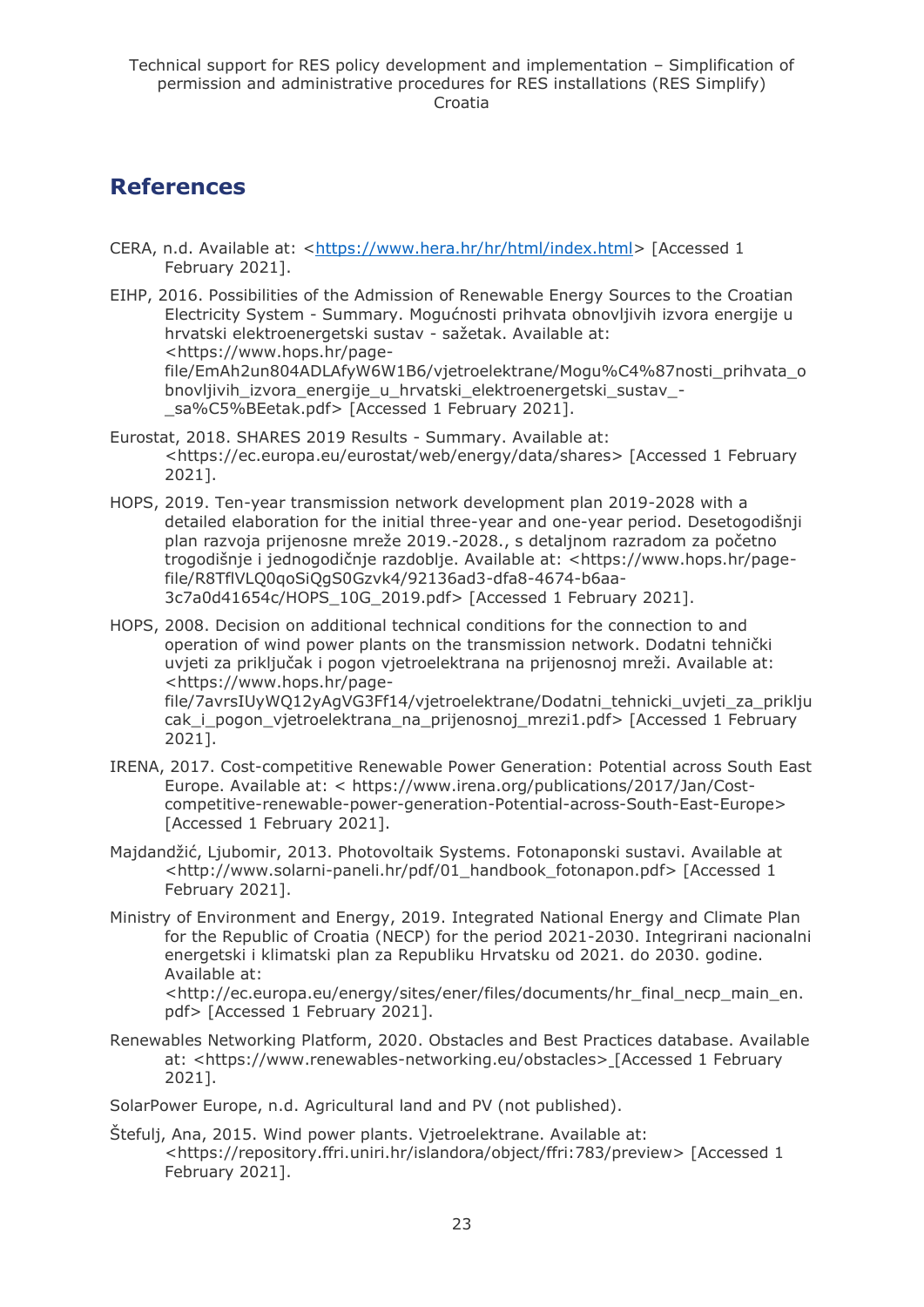- Tilošanec, Ivan, 2009. Legislative framework and administrative procedure for renewable sources and CHP in the Republic of Croatia. Zakonodavni okvir i administrativna procedura za obnovljive izvore i kogeneraciju u Republici Hrvatskoj. Available at: <http://tilosanec.hr/wp-content/uploads/2014/02/Zakonodavni-okvir-zaobnovljive-izvore-i-kogeneraciju-u-RH.pdf> [Accessed 1 February 2021].
- Trstenjak, Jasmina, 2020. Croatia and the premium model: What does the new system bring and how will it work? Hrvatska i premijski model: što donosi novi sustav i kako će funkcionirati? Available at: <https://oie.hr/ii-hrvatska-i-premijski-modelsto-donosi-novi-sustav-i-kako-ce-funkcionirati/> [Accessed 1 February 2021]

Wind Europe, 2020. Questionnaire on permitting times.

#### **Interviews**

- Herenčinć, Lin, 2021. Green Energy Cooperative (Zelena Energetska Zadruga). Interviewed on 1 February 2021.
- Kirac, Mislav, 2021. Green Energy Cooperative (Zelena Energetska Zadruga). Interviewed on 1 February 2021.
- Koštić Ćurić, Blaženka, 2021. Croatian Energy Regulatory Agency (CERA). E-Mailexchange from 4 February.
- Pačandi, Zoran, 2021. Ministry of Economy and Sustainable Development (Ministarstvo Gospodarstva i Održivog Razvoja). Interviewed on 29 January 2021.
- Pleić, Aljoša, 2021. RES Association (Obnovljivi Izvori Energije Hrvatske). Interviewed on 26 January 2021.
- Reščec, Bojan, 2021. Wind Power Developer (RP Global). Interviewed on 22 January 2021.
- RES Project Developer, 2020. Interviewed on 14 January 2020.

#### **Legislation**

Energy Act (2012): Zakon o energiji (NN 120/12, 14/14, 95/15, 102/15, 68/18).

- RES Act (2015): Zakon o obnovljivim izvorima energije i visokoučinkovitoj kogeneraciji (NN 100/15, 111/18).
- Energy Activity Regulation Act (2012): Zakon o regulaciji energetskih djelatnosti (NN 120/12, 68/18).
- Energy Activity Permit Regulation (2015): Pravilnik o dozvolama za obavljanje energetskih djelatnosti i vođenju registra izdanih i oduzetih dozvola za obavljanje energetskih djelatnosti (NN 88/2015).
- Spatial Planning Act (2013): Zakon o prostornom uređenju (NN 153/13, 65/17, 114/18, 39/19, 98/19).
- Building Act (2013): Zakon o gradnji (NN 153/13, 20/17, 39/19, 125/19).
- Environmental Protection Act (2013): Zakon o zaštiti okoliša (NN 80/13, 153/13, 78/15, 12/18, 118/18).

Environmental Permit Decree (2014): Uredba o okolišnoj dozvoli (NN 8/14, 5/18).

- Environmental Impact Assessment Decree (2014): Uredba o procjeni utjecaja zahvata na okoliš (NN 61/14, 3/17).
- Energy Approval Regulation (2020): Pravilnik o kriterijima za izdavanje energetskog odobrenja za proizvodna postrojenja (NN 5/20).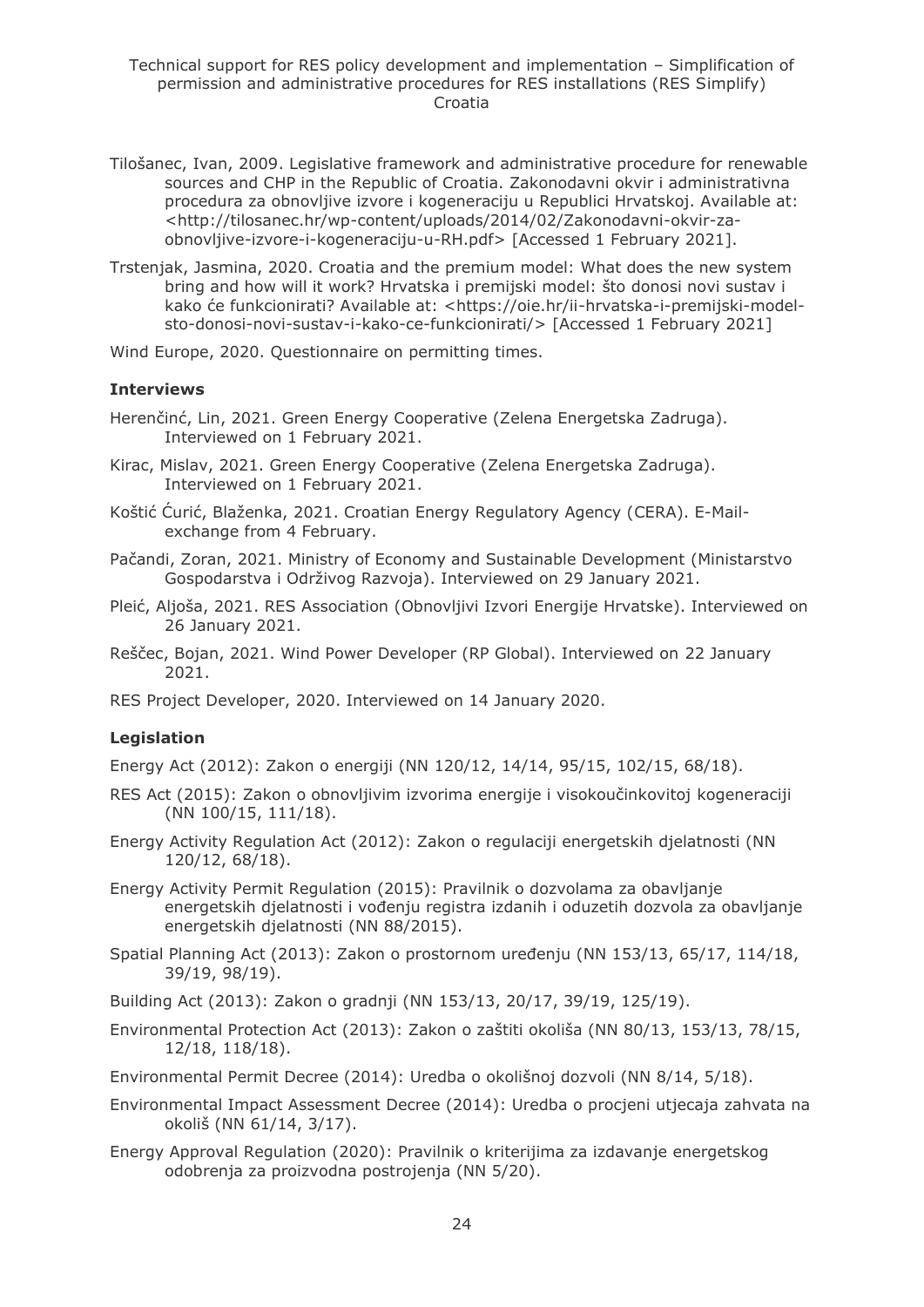- Electricity Market Act (2013): Zakon o tržištu električne energije (NN 22/13, 102/15, 68/18, 52/19).
- Simple Buildings Regulation (2017): Pravilnik o jednostavnim i drugim građevinama i radovima (NN 112/17, 32/18, 36/19, 98/19, 31/20).
- Electricity Assent and Power Grid Connection Decree (2018): Uredba o izdavanju energetskih suglasnosti i utvrđivanju uvjeta i rokova priključenja na elektroenergetsku mrežu (NN 7/18).
- Transmission Grid Connection Regulation (2018): Pravila o priključenju na prijenosnu mrežu (HOPS, 4/2018).
- Distribution Grid Connection Regulation (2018): Pravila o priključenju na distribucijsku mrežu (HEP-ODS, 4/2018).
- General conditions for network use and electricity supply (2015): Opći uvjeti za korištenje mreže i opskrbu električnom energijom (NN 85/15).
- Methodology for determining the fee for the connection to the electricity network of new network users and for increasing the connection capacity of existing network users (2017): Metodologija utvrđivanja naknade za priključenje na elektroenergetsku mrežu novih korisnika mreže i za povećanje priključne snage postojećih korisnika mreže (NN 51/17, 31/18, 104/20).
- Decision on the amount of the fee for connection to the electricity network and for increasing the power capacity (2006): Odluka o iznosu naknade za priključenje na elektroenergetsku mrežu i za povećanje priključne snage (NN 52/06).
- Distribution system network rules (2018): Mrežna pravila distribucijskog sustava (NN 74/18).
- Transmission system network rules (2017): Mrežna pravila prijenosnog sustava (NN 67/17).
- Price list of non-standard services HEP ODS (2018). Cjenik nestandardnih usluga HEP ODS (HEP-ODS, 2018).
- Price list of non-standard services HOPS (2015). Cjenik nestandardnih usluga HOPS (HOPS, 3/2015).
- Administration System Act (2019): Zakon o sustavu državne uprave (NN 66/2019).
- General Administrative Procedure Act (2009): Zakon o općem upravnom postupku (NN 47/09).
- Courts Act (2013): Zakon o sudovima (NN 28/13, 33/15, 82/15, 82/16, 67/18, 126/19, 130/20).
- Administrative Court Procedure Act (2010): Zakon o upravnim sporovima (NN 20/10, 143/12, 152/14, 94/16, 29/17).
- Energy Development Strategy (2020): Strategija energetskog razvoja Republike Hrvatske do 2030. s pogledom na 2050. godinu (NN 25/2020).
- Decree on the information and participation of the interested public in matters of environmental protection (2008): Uredba o informiranju i sudjelovanju javnosti i zainteresirane javnosti u pitanjima zaštite okoliša (NN 64/08).
- Decision on the fee amount for the regulation of energy activities (2008). Odluka o visini naknada za obavljanje poslova regulacije energetskih djelatnosti (NN 155/08, 50/09, 103/09, 21/12).
- Croatian Air Navigation Services Act (1998). Zakon o osnutku Hrvatske kontrole zračne plovidbe (NN 19/98, 20/00, 51/13).